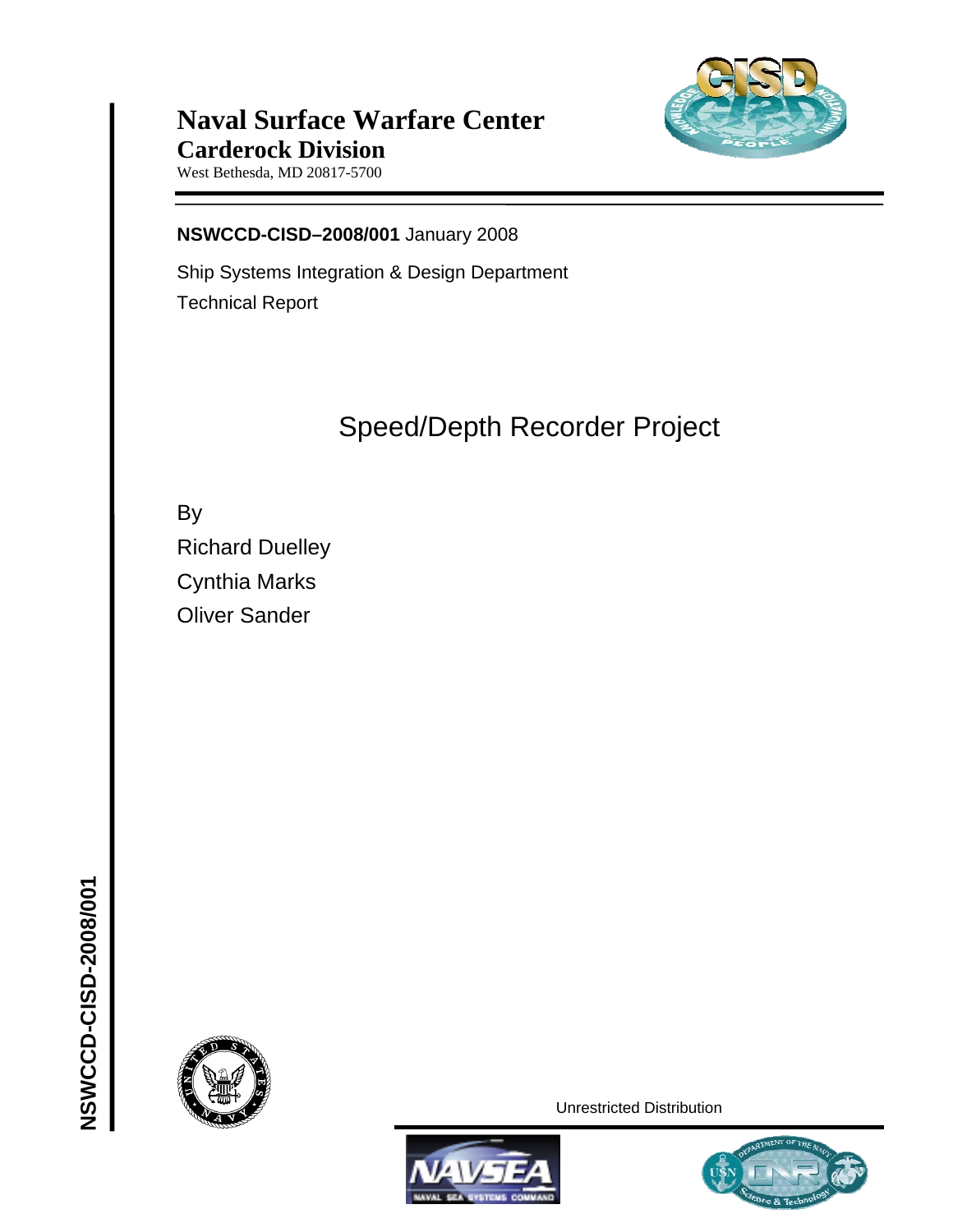|                                                                                                                                                                                                                                                                                                                                                                                                                                                                                                                                                                                                                                                                                                                                                                                                                                                                                                                                                                | <b>REPORT DOCUMENTATION PAGE</b>                                                            |                                | Form Approved<br>OMB No. 0704-0188   |                               |                                                           |  |  |
|----------------------------------------------------------------------------------------------------------------------------------------------------------------------------------------------------------------------------------------------------------------------------------------------------------------------------------------------------------------------------------------------------------------------------------------------------------------------------------------------------------------------------------------------------------------------------------------------------------------------------------------------------------------------------------------------------------------------------------------------------------------------------------------------------------------------------------------------------------------------------------------------------------------------------------------------------------------|---------------------------------------------------------------------------------------------|--------------------------------|--------------------------------------|-------------------------------|-----------------------------------------------------------|--|--|
| Public reporting burden for this collection of information is estimated to average 1 hour per response, including the time for reviewing instructions, searching existing data sources, gathering and maintaining the<br>data needed, and completing and reviewing this collection of information. Send comments regarding this burden estimate or any other aspect of this collection of information, including suggestions for reducing this<br>burden to Department of Defense, Washington Headquarters Services, Directorate for Information Operations and Reports (0704-0188), 1215 Jefferson Davis Highway, Suite 1204, Arlington, VA 22202-4302.<br>Respondents should be aware that notwithstanding any other provision of law, no person shall be subject to any penalty for failing to comply with a collection of information if it does not display a currently valid<br>OMB control number. PLEASE DO NOT RETURN YOUR FORM TO THE ABOVE ADDRESS. |                                                                                             |                                |                                      |                               |                                                           |  |  |
| 1. REPORT DATE (DD-MM-YYYY)<br>$11 - 01 - 2008$                                                                                                                                                                                                                                                                                                                                                                                                                                                                                                                                                                                                                                                                                                                                                                                                                                                                                                                |                                                                                             | <b>2. REPORT TYPE</b><br>Final |                                      |                               | 3. DATES COVERED (From - To)<br>Dec $07 - Jan 08$         |  |  |
| <b>4. TITLE AND SUBTITLE</b>                                                                                                                                                                                                                                                                                                                                                                                                                                                                                                                                                                                                                                                                                                                                                                                                                                                                                                                                   | Speed/Depth Recorder Project                                                                |                                |                                      |                               | <b>5a. CONTRACT NUMBER</b>                                |  |  |
|                                                                                                                                                                                                                                                                                                                                                                                                                                                                                                                                                                                                                                                                                                                                                                                                                                                                                                                                                                |                                                                                             |                                |                                      |                               | <b>5b. GRANT NUMBER</b>                                   |  |  |
|                                                                                                                                                                                                                                                                                                                                                                                                                                                                                                                                                                                                                                                                                                                                                                                                                                                                                                                                                                |                                                                                             |                                |                                      |                               | <b>5c. PROGRAM ELEMENT NUMBER</b>                         |  |  |
| 6. AUTHOR(S)                                                                                                                                                                                                                                                                                                                                                                                                                                                                                                                                                                                                                                                                                                                                                                                                                                                                                                                                                   | Richard Duelley, Cynthia Marks, and Oliver Sander                                           |                                |                                      |                               | <b>5d. PROJECT NUMBER</b>                                 |  |  |
|                                                                                                                                                                                                                                                                                                                                                                                                                                                                                                                                                                                                                                                                                                                                                                                                                                                                                                                                                                |                                                                                             |                                |                                      |                               | <b>5e. TASK NUMBER</b>                                    |  |  |
|                                                                                                                                                                                                                                                                                                                                                                                                                                                                                                                                                                                                                                                                                                                                                                                                                                                                                                                                                                |                                                                                             |                                |                                      |                               | <b>5f. WORK UNIT NUMBER</b>                               |  |  |
|                                                                                                                                                                                                                                                                                                                                                                                                                                                                                                                                                                                                                                                                                                                                                                                                                                                                                                                                                                | 7. PERFORMING ORGANIZATION NAME(S) AND ADDRESS(ES) AND ADDRESS(ES)                          |                                |                                      |                               | <b>8. PERFORMING ORGANIZATION REPORT</b><br><b>NUMBER</b> |  |  |
| Carderock Division                                                                                                                                                                                                                                                                                                                                                                                                                                                                                                                                                                                                                                                                                                                                                                                                                                                                                                                                             | Naval Surface Warfare Center                                                                |                                |                                      |                               | NSWCCD-CISD-2008/001                                      |  |  |
| 9500 Macarthur Boulevard                                                                                                                                                                                                                                                                                                                                                                                                                                                                                                                                                                                                                                                                                                                                                                                                                                                                                                                                       | West Bethesda, MD 20817-5700                                                                |                                |                                      |                               |                                                           |  |  |
|                                                                                                                                                                                                                                                                                                                                                                                                                                                                                                                                                                                                                                                                                                                                                                                                                                                                                                                                                                |                                                                                             |                                |                                      |                               |                                                           |  |  |
| Chief of Naval Research                                                                                                                                                                                                                                                                                                                                                                                                                                                                                                                                                                                                                                                                                                                                                                                                                                                                                                                                        | 9. SPONSORING / MONITORING AGENCY NAME(S) AND ADDRESS(ES)                                   |                                |                                      |                               | 10. SPONSOR/MONITOR'S ACRONYM(S)                          |  |  |
|                                                                                                                                                                                                                                                                                                                                                                                                                                                                                                                                                                                                                                                                                                                                                                                                                                                                                                                                                                | One Liberty Center Suite 875                                                                |                                |                                      |                               |                                                           |  |  |
| 875 North Randolph Street<br>Arlington, VA 22203-1995                                                                                                                                                                                                                                                                                                                                                                                                                                                                                                                                                                                                                                                                                                                                                                                                                                                                                                          |                                                                                             |                                |                                      |                               | <b>11. SPONSOR/MONITOR'S REPORT</b><br><b>NUMBER(S)</b>   |  |  |
|                                                                                                                                                                                                                                                                                                                                                                                                                                                                                                                                                                                                                                                                                                                                                                                                                                                                                                                                                                |                                                                                             |                                |                                      |                               |                                                           |  |  |
| <b>12. DISTRIBUTION / AVAILABILITY STATEMENT</b><br>Unrestricted Distribution/Public Release                                                                                                                                                                                                                                                                                                                                                                                                                                                                                                                                                                                                                                                                                                                                                                                                                                                                   |                                                                                             |                                |                                      |                               |                                                           |  |  |
|                                                                                                                                                                                                                                                                                                                                                                                                                                                                                                                                                                                                                                                                                                                                                                                                                                                                                                                                                                |                                                                                             |                                |                                      |                               |                                                           |  |  |
| <b>13. SUPPLEMENTARY NOTES</b>                                                                                                                                                                                                                                                                                                                                                                                                                                                                                                                                                                                                                                                                                                                                                                                                                                                                                                                                 |                                                                                             |                                |                                      |                               |                                                           |  |  |
|                                                                                                                                                                                                                                                                                                                                                                                                                                                                                                                                                                                                                                                                                                                                                                                                                                                                                                                                                                |                                                                                             |                                |                                      |                               |                                                           |  |  |
| <b>14. ABSTRACT</b><br>The team was given the task of designing an economical and effective sub-surface vehicle for measuring<br>speed and depth. This device will be part of a towed array deployed behind a surface ship. The vehicle<br>must deliver accurate measurements at depths of up to 1,000 feet, while remaining neutrally buoyant with<br>a static trim of 0° or slightly nose down. The device had to be simple and easy to use and require<br>little or no daily maintenance.                                                                                                                                                                                                                                                                                                                                                                                                                                                                   |                                                                                             |                                |                                      |                               |                                                           |  |  |
| The team developed a concept vehicle that met all the minimum requirements and exceeded some of the<br>objective requirements. The vehicle contains an integrated stand-alone data logger and uses a<br>combination of foam and free-flooded compartments to remain neutrally buoyant. The estimated fabrication<br>cost is \$8,200 per unit. Although the team demonstrated the feasibility of the concept, additional<br>analysis is required to minimize risk and address aspects of the design beyond the scope of the team's<br>mandate.                                                                                                                                                                                                                                                                                                                                                                                                                  |                                                                                             |                                |                                      |                               |                                                           |  |  |
| <b>15. SUBJECT TERMS</b>                                                                                                                                                                                                                                                                                                                                                                                                                                                                                                                                                                                                                                                                                                                                                                                                                                                                                                                                       |                                                                                             |                                |                                      |                               |                                                           |  |  |
| logger                                                                                                                                                                                                                                                                                                                                                                                                                                                                                                                                                                                                                                                                                                                                                                                                                                                                                                                                                         | Towed array, Surface ship, Accurate speed depth measurements, economical design, CISD, data |                                |                                      |                               |                                                           |  |  |
| <b>16. SECURITY CLASSIFICATION OF:</b>                                                                                                                                                                                                                                                                                                                                                                                                                                                                                                                                                                                                                                                                                                                                                                                                                                                                                                                         |                                                                                             |                                | <b>17. LIMITATION</b><br>OF ABSTRACT | <b>18. NUMBER</b><br>OF PAGES | <b>19a. NAME OF RESPONSIBLE PERSON</b><br>Colen Kennell   |  |  |
| a. REPORT<br>UNCLASSIFIED                                                                                                                                                                                                                                                                                                                                                                                                                                                                                                                                                                                                                                                                                                                                                                                                                                                                                                                                      | <b>b. ABSTRACT</b><br>UNCLASSIFIED                                                          | c. THIS PAGE<br>UNCLASSIFIED   | UL                                   | 25                            | 19b. TELEPHONE NUMBER (include area<br>code)              |  |  |
|                                                                                                                                                                                                                                                                                                                                                                                                                                                                                                                                                                                                                                                                                                                                                                                                                                                                                                                                                                |                                                                                             |                                |                                      |                               | $301 - 227 - 5468$                                        |  |  |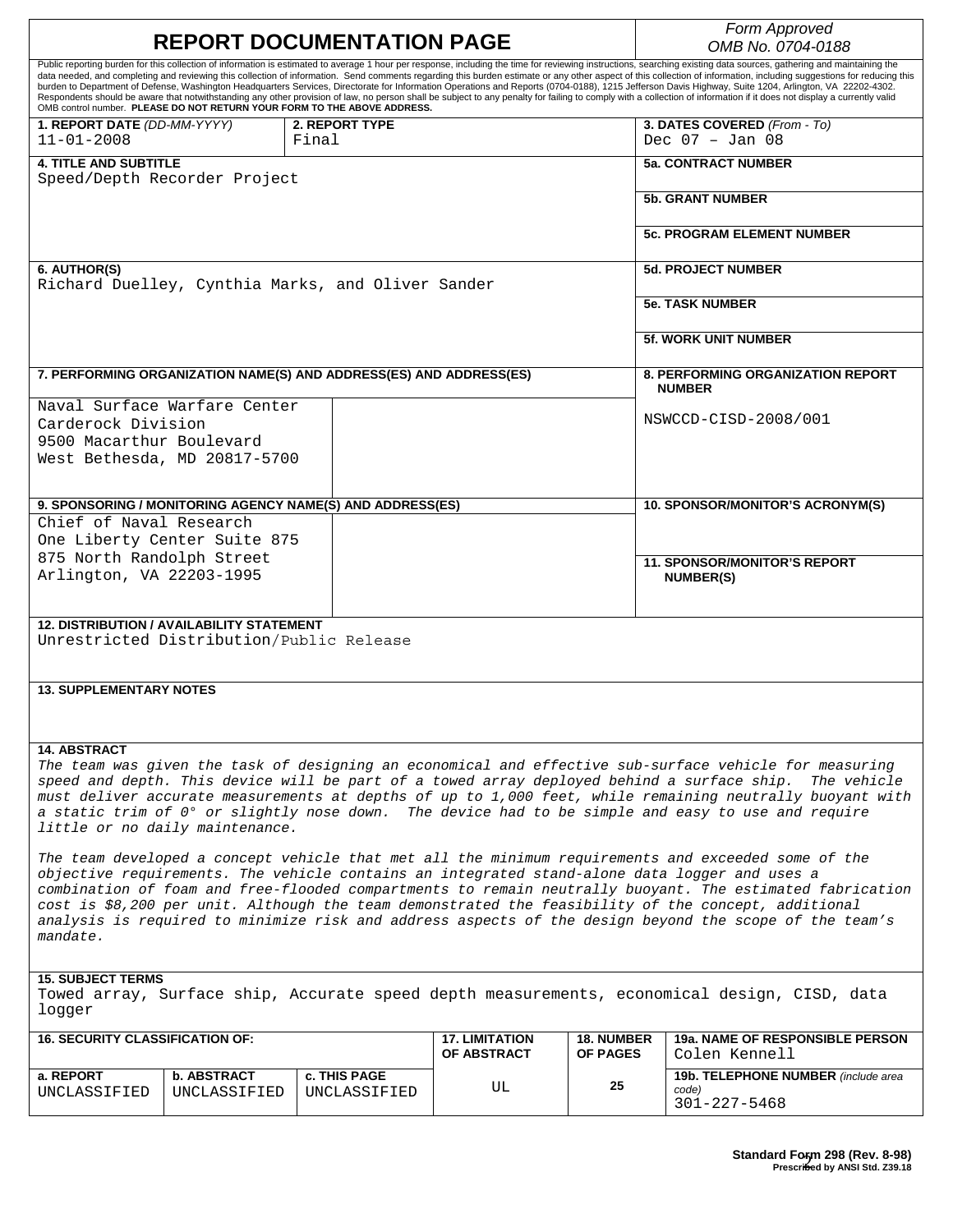

**Knowledge** People *Innovation* **Naval Surface Warfare Center Carderock Division Defence Engineering and Science Group Graduates Speed/Depth Recorder Project** 

### **Abstract**

*The team was given the task of designing an economical and effective sub-surface vehicle for measuring speed and depth. This device will be part of a towed array deployed behind a surface ship. The vehicle must deliver accurate measurements at depths of up to 1,000 feet, while remaining neutrally buoyant with a static trim of 0° or slightly nose down. The device had to be simple and easy to use and require little or no daily maintenance.* 

*The team developed a concept vehicle that met all the minimum requirements and exceeded some of the objective requirements. The vehicle contains an integrated standalone data logger and uses a combination of foam and free-flooded compartments to remain neutrally buoyant. The estimated fabrication cost is \$8,200 per unit. Although the team demonstrated the feasibility of the concept, additional analysis is required to minimize risk and address aspects of the design beyond the scope of the team's mandate.*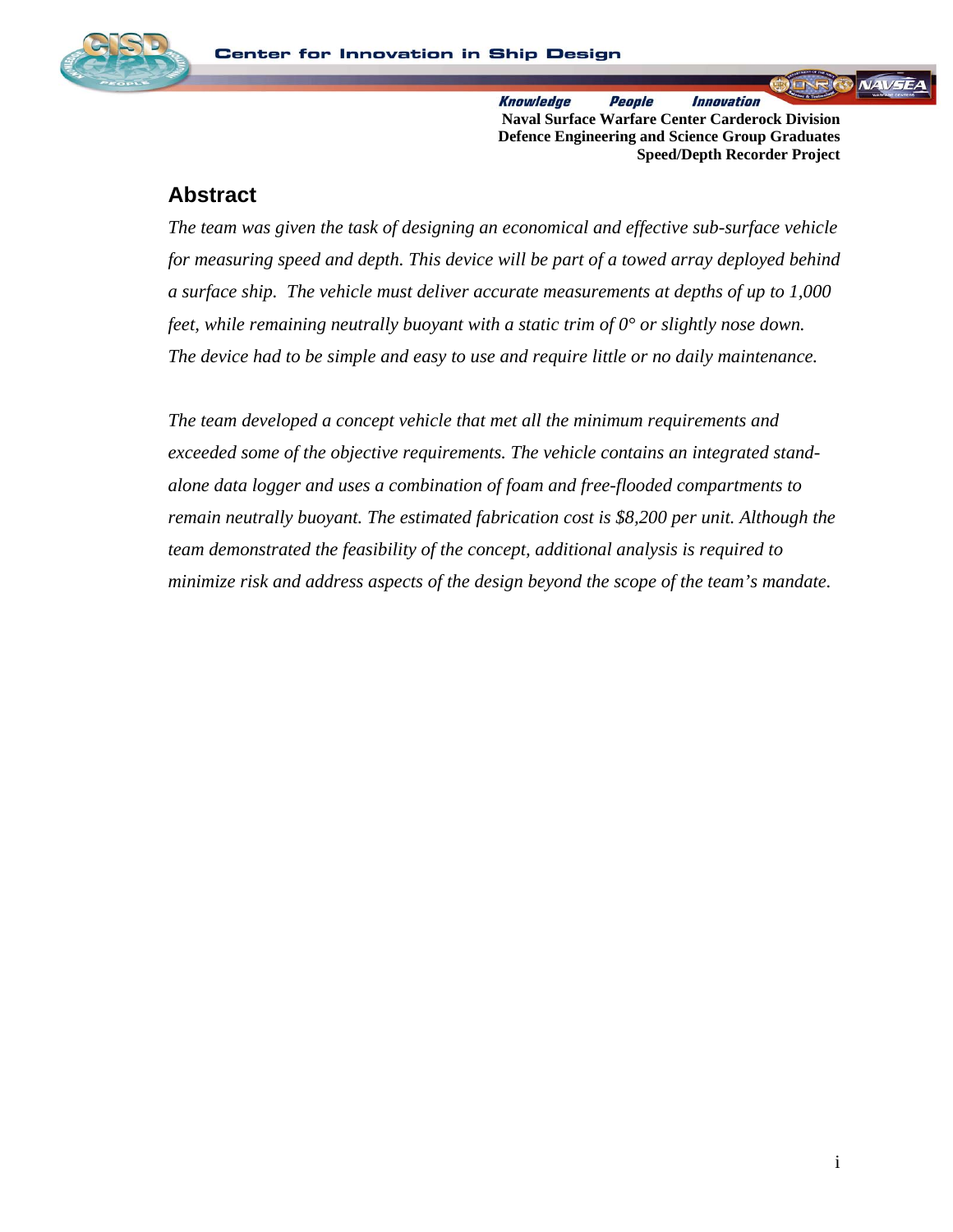## **Table of Contents**

| $A-1$ |  |  |  |  |  |
|-------|--|--|--|--|--|
| $A-2$ |  |  |  |  |  |
| $A-3$ |  |  |  |  |  |
| $A-4$ |  |  |  |  |  |
|       |  |  |  |  |  |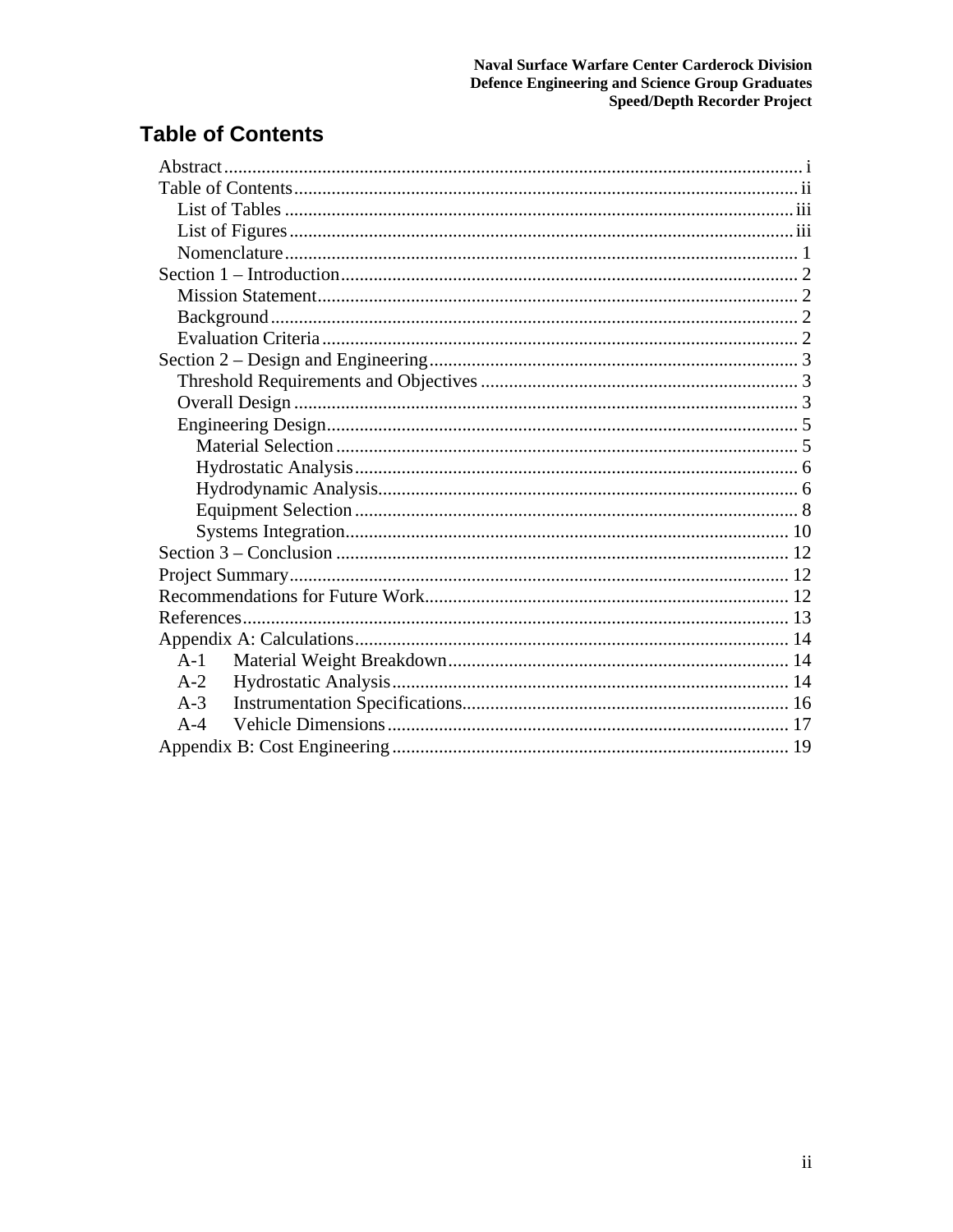#### **Naval Surface Warfare Center Carderock Division Defence Engineering and Science Group Graduates Speed/Depth Recorder Project**

### **List of Tables**

### **List of Figures**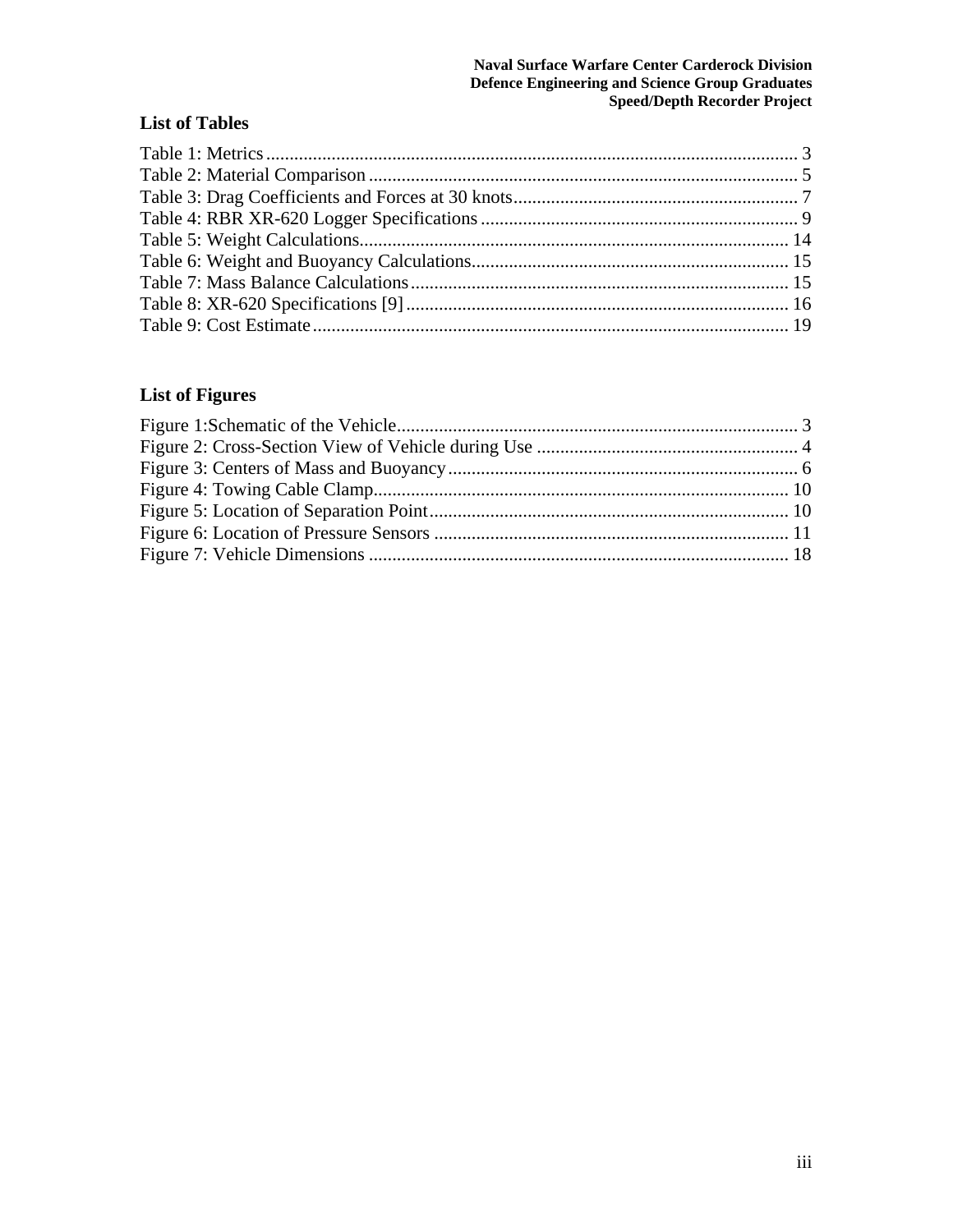### **Nomenclature**

- *A* **Frontal Area**<br>*C<sub>D</sub>* **Drag Coeffici**
- *C<sub>D</sub>* Drag Coefficient *D* Drag Force
- Drag Force
- *I* Impulse
- *m* Mass
- *P<sub>s</sub>* Static Pressure<br> *P<sub>o</sub>* Stagnation Pres<br> *V* Velocity
- **Stagnation Pressure**
- *V* Velocity
- *t* Time
- *ρ* Density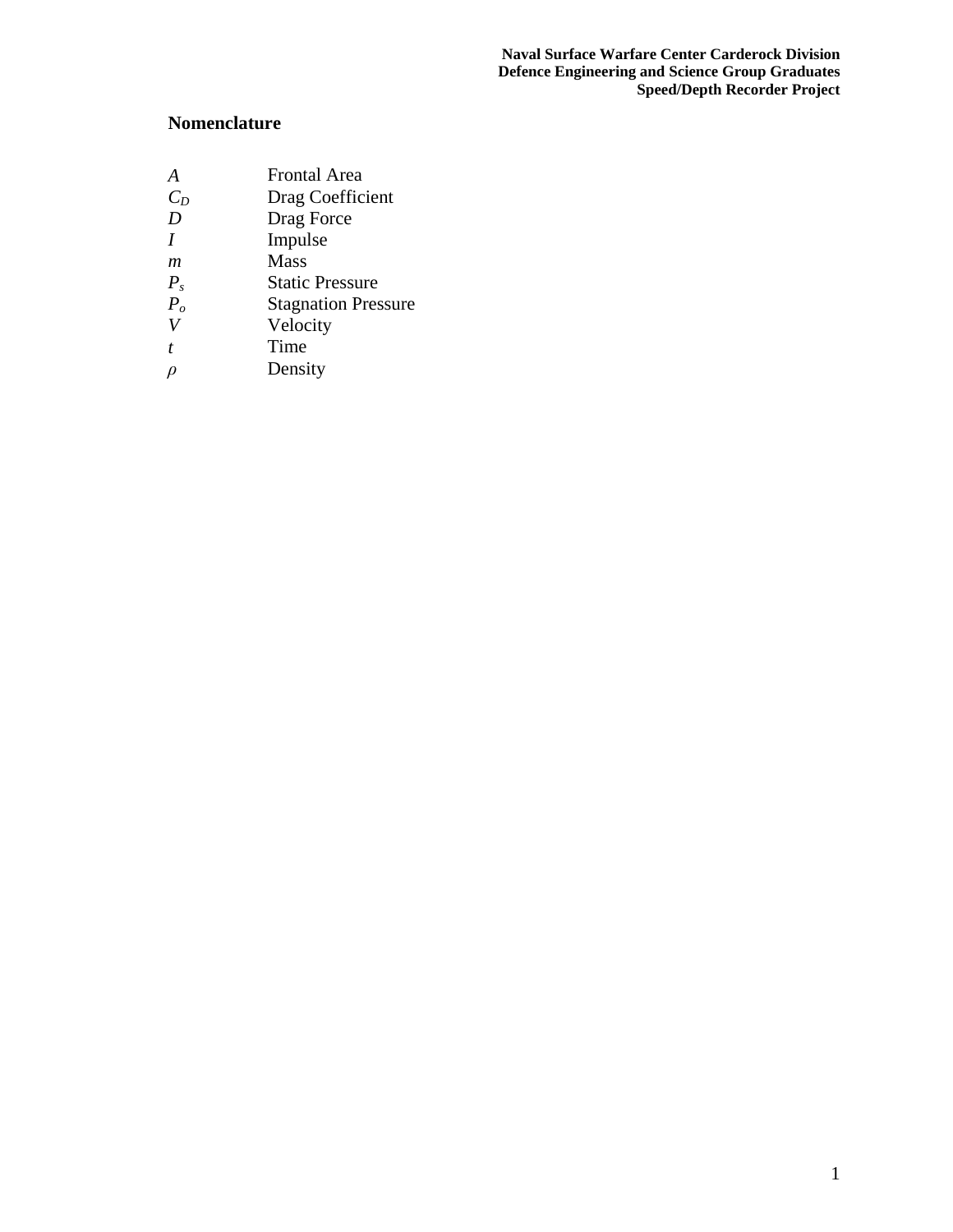## **Section 1 – Introduction**

#### **Mission Statement**

The design team was given the task of designing an economical and effective sub-surface vehicle for measuring speed and depth. This device will be part of an array that is towed behind a surface ship. The role of this vehicle is to deliver accurate measurements at depths of up to 1,000 feet, while remaining neutrally buoyant with a static trim of  $0^{\circ}$  or slightly nose down. The device must be simple and easy to use, with little or no daily maintenance required.

#### **Background**

A towed array is an array of sensor devices that is towed behind a vessel. It is essentially a long cable with passive sensors, active sensors or a combination of these devices that are towed behind the ship. They have little effectiveness near the surface and the ship's propeller, due to the turbulence and noise generated by the propulsurs and hence operate below and away from the towing vessel. A towed array is useful because it offers better range and resolution of measurements compared to hull mounted sensors.

#### **Evaluation Criteria**

Once a complete list of ideas was compiled, the team selected and eliminated ideas. The team narrowed the ideas generated in the brainstorming sessions into five major categories. These categories included depth gauge, speed sensor, data collection and storage, power, and clamp/attachments. At this point, ideas generated through brainstorming were subjected to the design review process to ensure that these ideas were sufficiently developed. These categories are discussed further in the section entitled Equipment Selection.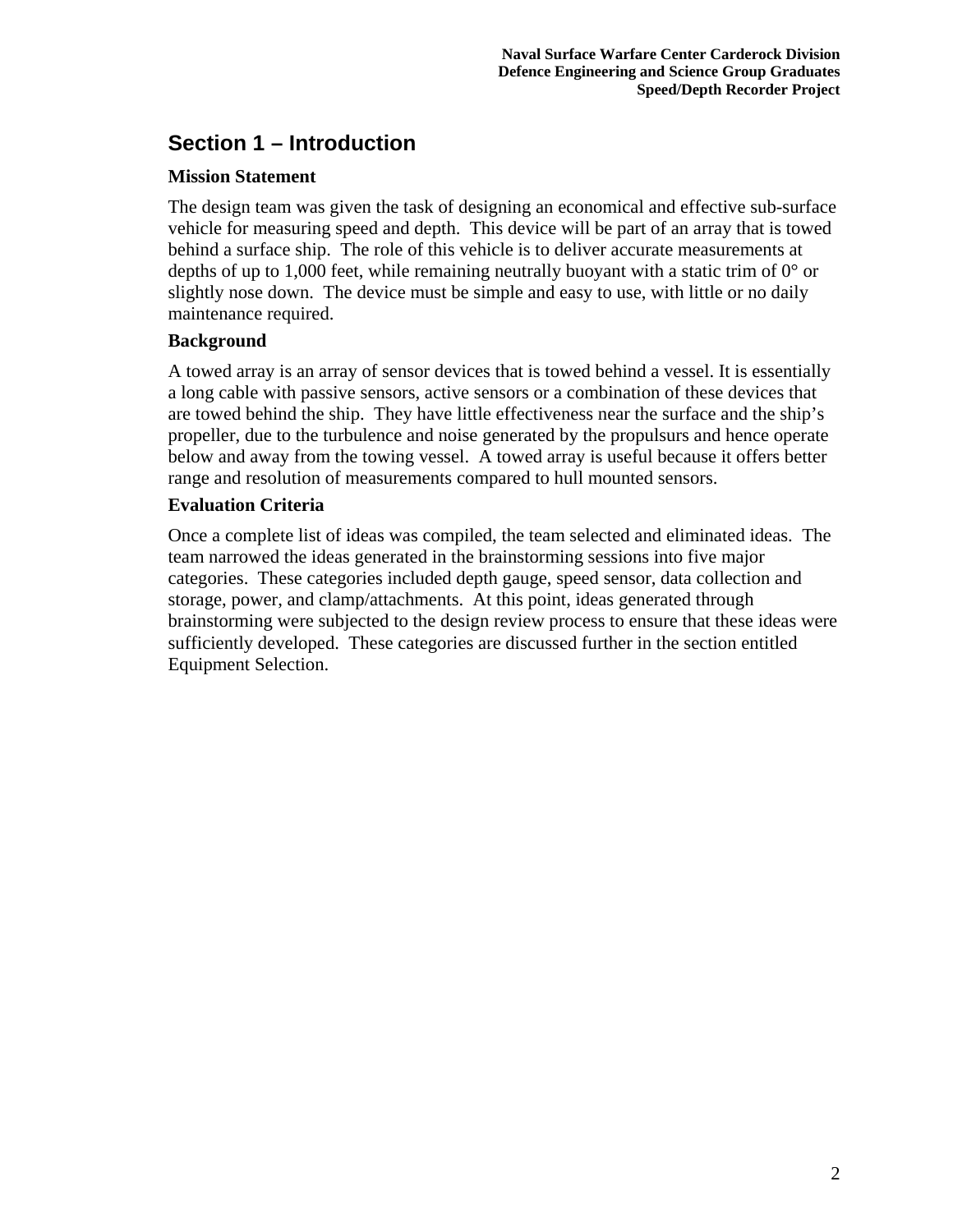## **Section 2 – Design and Engineering**

### **Threshold Requirements and Objectives**

The Marine and Aviation Division (Code 5300) compiled a list of desired capabilities for the speed/depth recorder prototype. Table 1 indicates the threshold and objective requirements in addition to the concept vehicles achieved performance. The minimum requirements were met, and in some cases, the objective was exceeded.

| <b>Capabilities</b>              | <b>Threshold</b>       | Objective                                         | <b>Achieved</b>                       |
|----------------------------------|------------------------|---------------------------------------------------|---------------------------------------|
| <b>Channels of Data</b>          | Speed<br>Depth<br>Time | Speed<br>Depth<br>Time<br>Temperature<br>Salinity | Speed<br>Depth<br>Time<br>Temperature |
| <b>Speed Range</b>               | $3 - 30$ knots         | $3 - 30$ knots                                    | $0 - 50$ knots                        |
| Accuracy                         | $\pm$ 0.1 knots        | $\pm$ 0.1 knots                                   | $\pm$ 0.05 knots                      |
| Data Collection                  | 1 Hz                   | $20$ Hz                                           | 6 Hz                                  |
| <b>Duration of Operation</b>     |                        | 8 hours                                           | 20 hours                              |
| <b>Maximum Operational Depth</b> |                        | $1,000$ ft                                        | $2,400$ ft                            |
| <b>Fabrication Cost</b>          | \$10,000               | Less Than $$7,000$                                | $$8,200$ (est)                        |

#### **Overall Design**

The final design is a modular arrangement that closely resembles a torpedo. This is due to the inherently superior hydrodynamic properties of torpedoes and the readily available data, which can be scaled from full size torpedoes and applied to the speed/depth recorder. The dimensions and placement of the fins require further research and design, as they are used for passive stability, rather than providing active control of the vehicle.



#### **Figure 1:Schematic of the Vehicle**

Early in the design process it was determined the vehicle should be free flooding. This solves a number of problems; most importantly is the issue of compression at depth. The considerable pressure at the maximum operating depth is roughly 30 atm. The vehicle must also remain neutrally buoyant at all depths and salinities, which means that any change in enclosed volume due to hull compression would affect the buoyancy. Making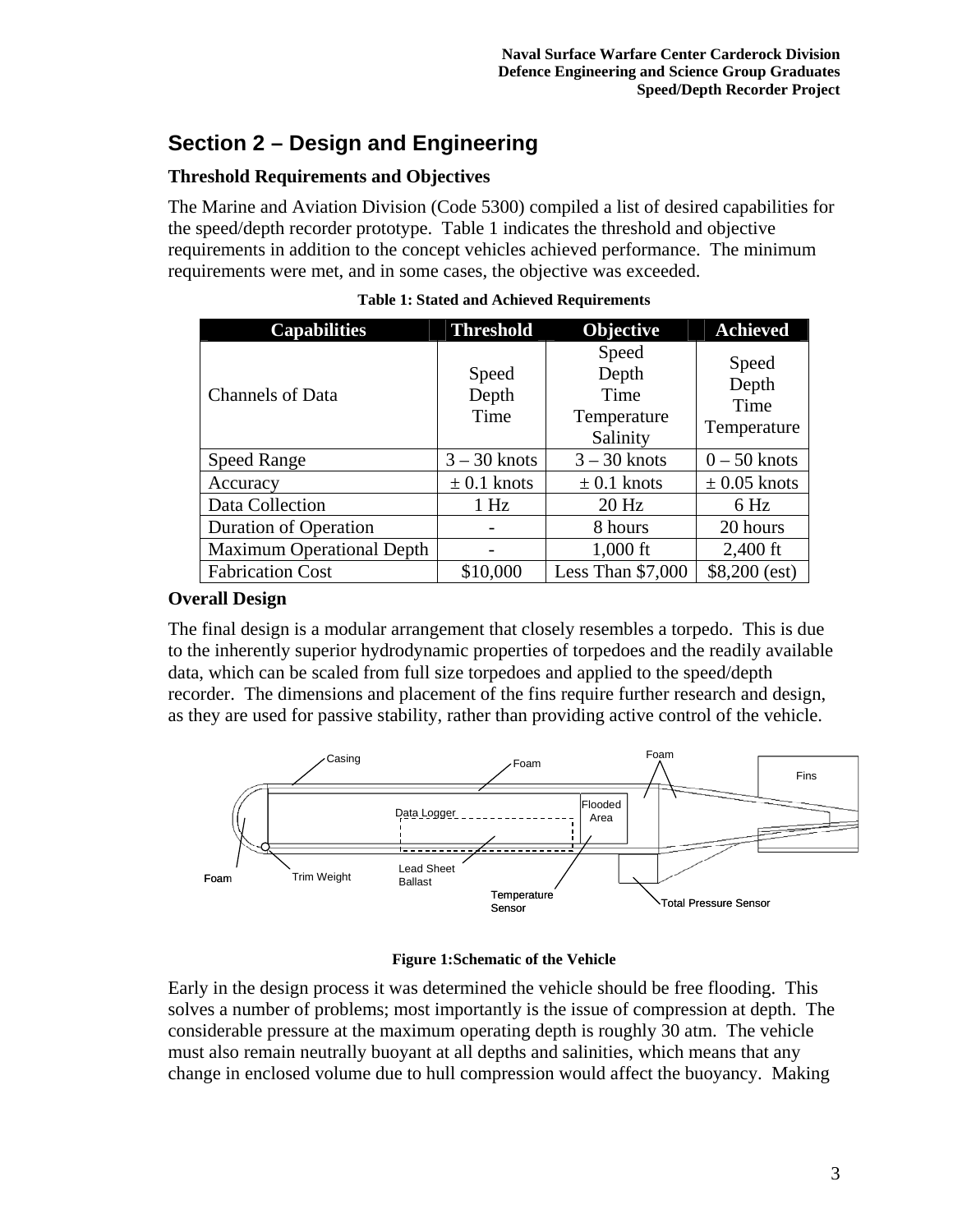all compartments free flooding will negate these issues and result in a structural design that is simpler due to the lack of pressurized spaces.

In the vehicle's front section, the data logging system is encased in foam within the main hull to provide protection against accidental damage and shock. A stagnation pressure sensor protrudes from the hull in a faired body so that the sensor will be in the flow stream and generate a minimal amount of drag. A perforated flooded compartment is located aft of the logger to measure static pressure. The rear section is packed with foam and has three stabilizing fins at the stern.

The vehicle is packed with foam in order to provide buoyancy, although in waters with different salinity, weights will be required to alter the buoyancy so that neutral buoyancy is maintained.



**Figure 2: Cross-Section View of Vehicle during Use**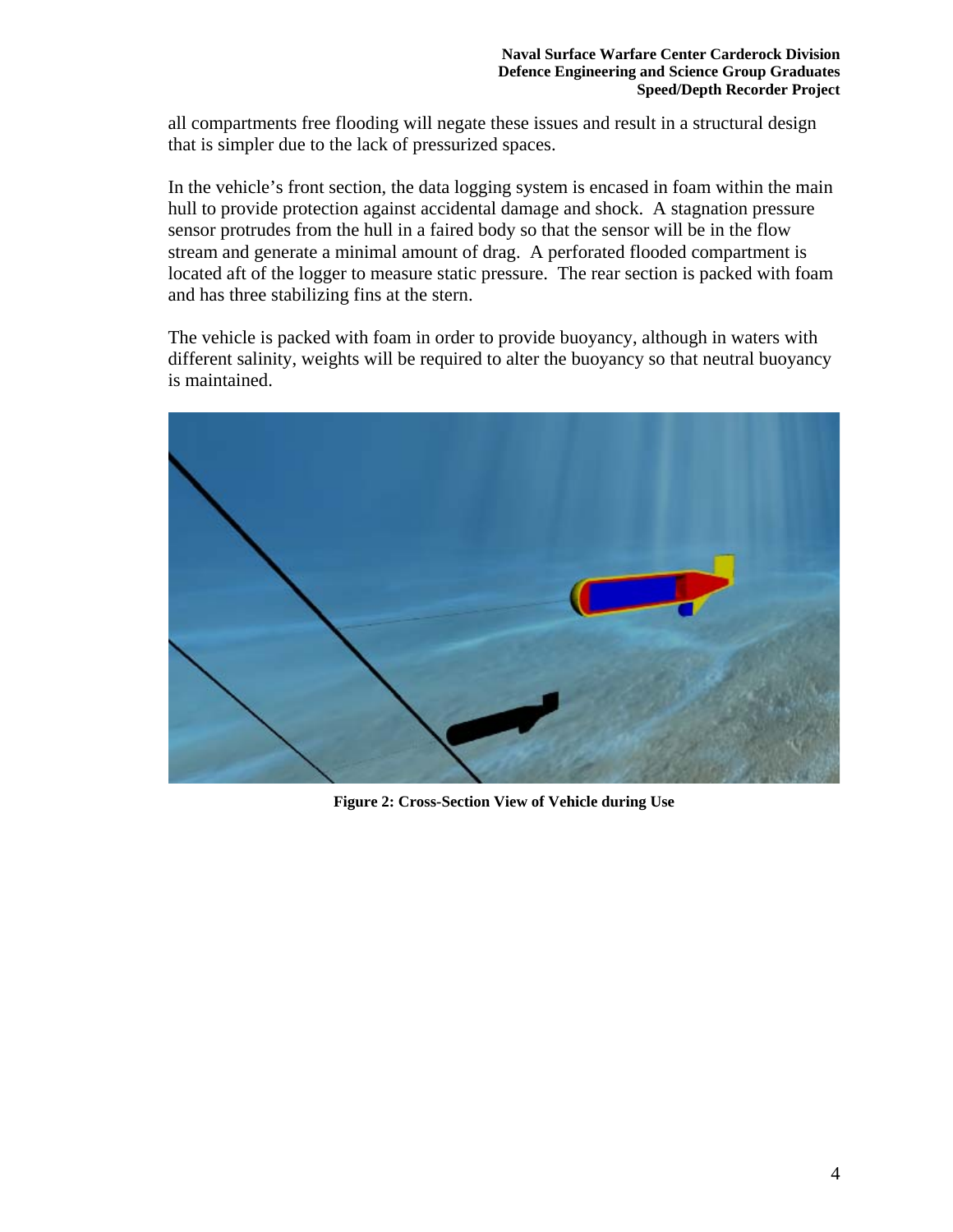#### **Engineering Design**

#### **Material Selection**

Because an operational depth of 1,000 ft is required, the team sought a casing material that can withstand the  $440$  lb/in<sup>2</sup> pressure at this depth. Numerous materials were evaluated and the team narrowed its selections to three options. Although it is readily available, stainless steel did not prove to be a satisfactory choice because it is expensive, difficult to machine and challenging to construct a neutrally buoyant device of a material with such a considerable density. Aluminum 6061-O is easy to machine and seemed a viable option because of its wide availability, but it is also too dense. Varieties of plastics were assessed and the design team determined that the specialty nylon Nycast 12 is the best casing material option. It has the required strength but with a density nearly that of seawater, allowing the team to offset weight elsewhere in the design [\(Appendix A:](#page-18-0)  [Calculations](#page-18-0)).

|                          | <b>Density</b> |                   | <b>Weight in Air</b> |               |
|--------------------------|----------------|-------------------|----------------------|---------------|
|                          | $1b/in^3$      | kg/m <sup>3</sup> | 1 <sub>b</sub>       | $k\mathbf{g}$ |
| Stainless Steel (SS 304) | 0.2890         | 8,000             | 23.1574              | 10.5040       |
| Aluminum $(6061-O)$      | 0.0975         | 2,700             | 7.8156               | 3.5451        |
| <b>Nylon</b> (Nycast 12) | 0.0372         | 1,030             | 2.9815               | 1.3524        |

**Table 2: Material Comparison** 

There are several options for adding buoyancy to the vehicle**.** One way is by making the vehicle a pressure vessel and allowing the trapped air to provide the required buoyancy. This adds unnecessary structural and manufacturing difficulties and limits the types of materials that can be used.

Because the casing is constructed of low density Nycast 12, it was determined that the entire vehicle should be flooded. Consequently foam must be added to increase buoyancy of the vehicle. There is a great variety of commercial off-the-shelf (COTS) foam available, but there are several limiting factors that narrow the choices. The main factor is that the foam must survive depths of 1,000 ft plus a small safety factor. Also, this foam must provide sufficient buoyancy while submerged. After performing a rough weight estimate of the vehicle submerged (Section 2.3.2), it was determined that foam with a density of 24 lb/ft<sup>3</sup> would be sufficient. The foam chosen is manufactured by Engineered Syntactic Systems. Their MZ-24 series foam has a density of 24 lb/ft<sup>3</sup> and can with stand pressures up to over 3,000 ft. Engineered Syntactic Systems stated that the MZ-24 foam would compress around 0.22% (rendering the change in buoyancy negligible) of its volume, thus the foam should be cleaned once every year depending on usage [7]. The replacement time may be determined by the quality of fit of the foam inside the vehicle. This foam not only provides buoyancy for the vehicle but it also acts as a protective barrier between the internal electronics and the inside wall of the vehicle structure. The foam will be custom machined to hold the internal electronics securely in place.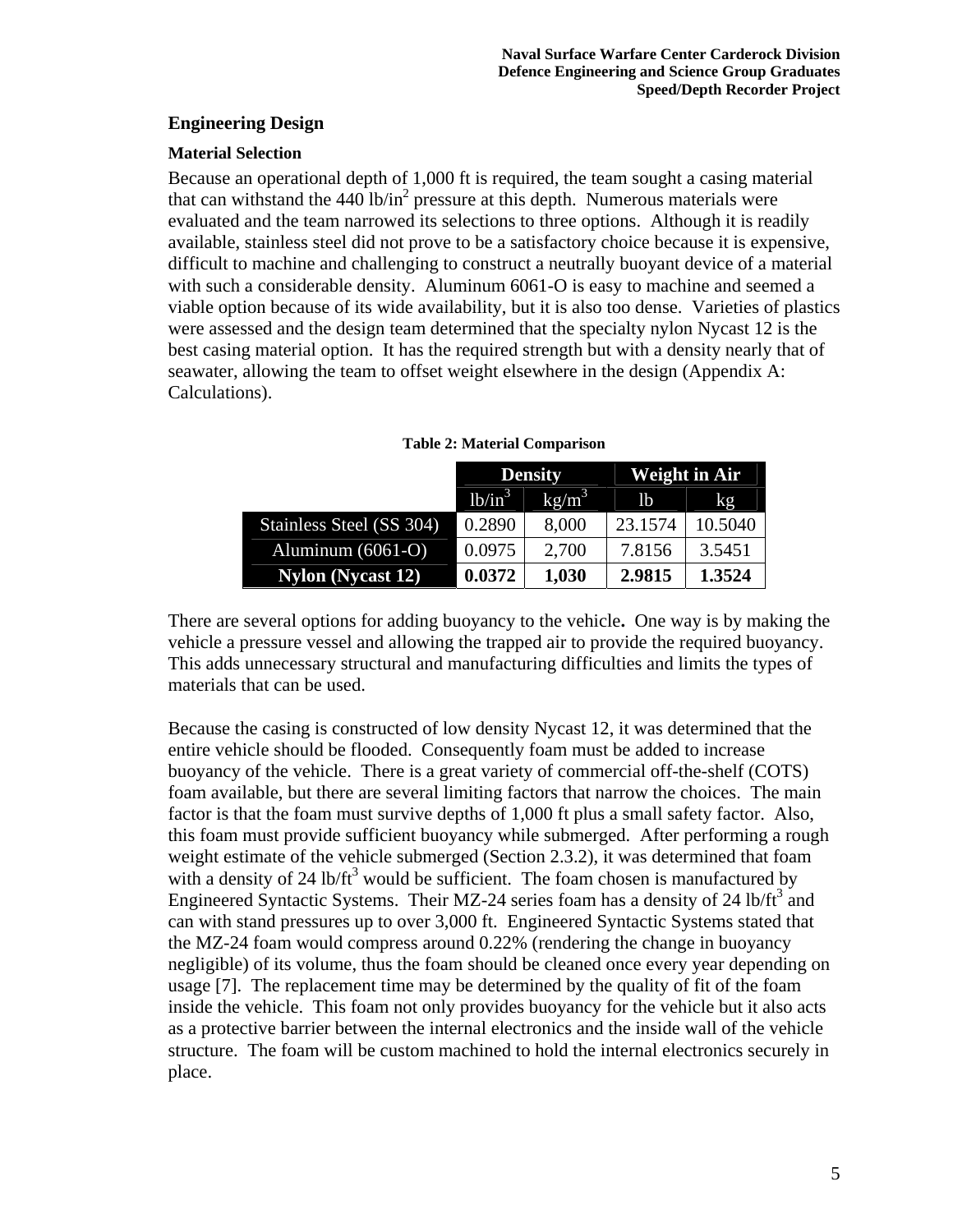#### **Hydrostatic Analysis**

The design criteria requires the vehicle remain neutrally buoyant when fully populated with the payload, as well as maintain a static pitch trim of  $0^{\circ}$  or slightly nose down. This called for a study of the effects of buoyancy and vehicle weight. The force exerted by the seawater on the bottom of the vehicle acts through the center of buoyancy, while the force exerted by gravity on the boat acts through its own center of gravity. The study showed the centers of weight to be 14.28 in from the bow and buoyancy to be 13.63 in. This 0.65 in difference results in the vehicle to trim slightly nose up. It was determined that approximately a ¼ lb weight should be added in the nose cone on the keel in order to restore zero trim.



#### **Figure 3: Centers of Mass and Buoyancy**

 The weight of the vehicle is 39.42 lbs while buoyancy is 23.8 lbs. In order to reduce the discrepancy between weight and buoyancy, a lead sheet of dimensions 6.14 in x 5.57 in x 0.25 was added to the vehicle directly below the center of buoyancy, around the inside of the hull, on the keel (Appendix A2). These additions keep the vehicle neutrally buoyant and at zero trim and also generate a righting moment to stabilize the recorder.

#### **Hydrodynamic Analysis**

To calculate the loads that would be applied on the towing cable by the vehicle (and also the stress in the vehicle towing line) it was necessary to use the drag coefficients for the different features of the unit. Drag force was calculated using Equation 1.

$$
Equation 1: D = \frac{2C_D}{\rho A V^2}
$$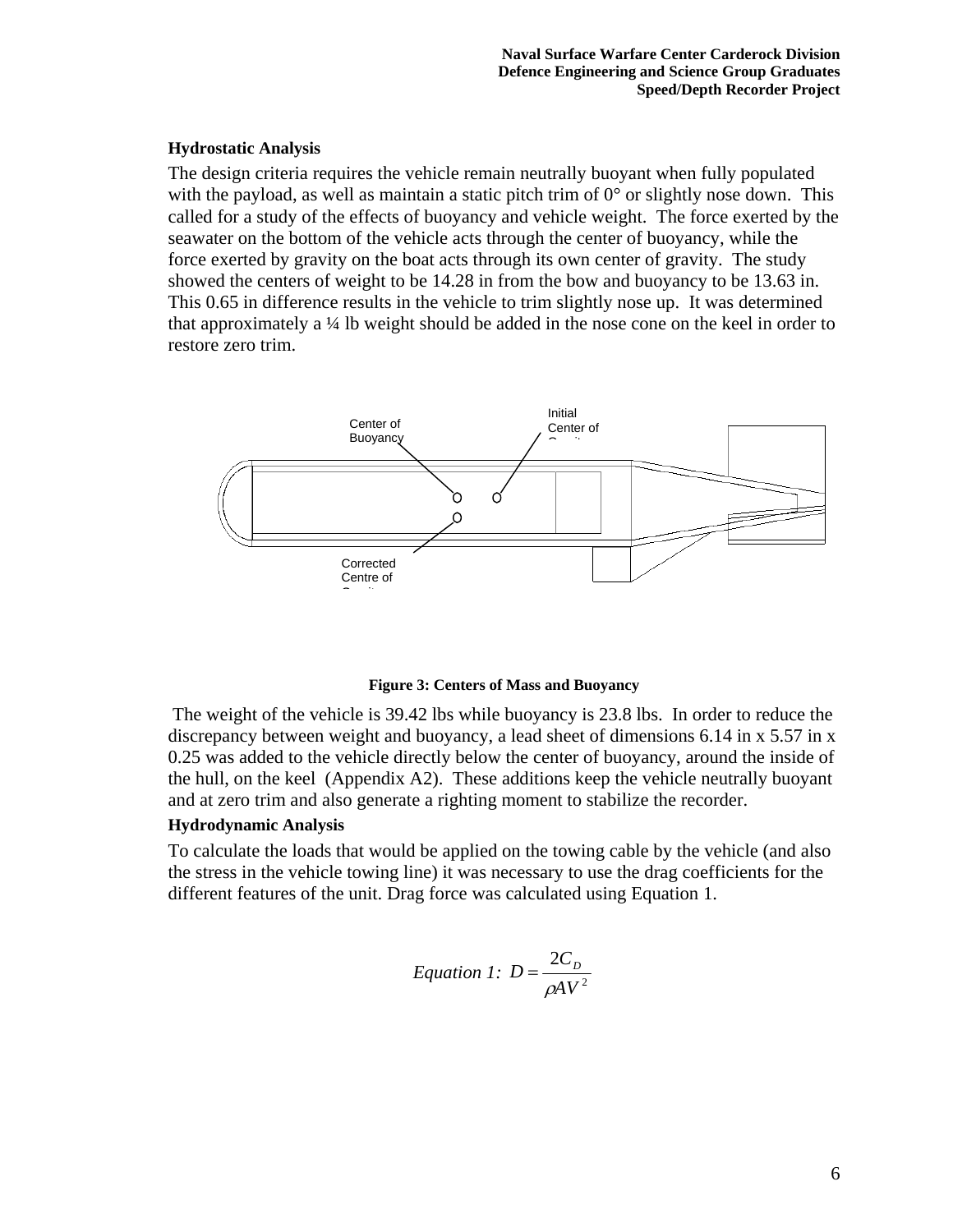The following coefficients were obtained from Hoerner [8] for a 30-knot tow speed.

| <b>Component</b>                     | $C_D$  | <b>Frontal Area</b><br>$(in^2)$ | <b>Drag Force</b><br>$(lb)$ |
|--------------------------------------|--------|---------------------------------|-----------------------------|
| <b>Myring Hull</b>                   | 0.1000 | 9.920                           | 17.609                      |
| Fins $x$ 3                           | 0.0200 | 1.240                           | 1.3203                      |
| <b>Pressure</b><br><b>Transducer</b> | 1.2000 | 1.085                           | 23.479                      |
| <b>Total Drag</b>                    |        |                                 | 42.409                      |

**Table 3: Drag Coefficients and Forces at 30 knots** 

The design case for the vehicle towing line is related to total drag through the water and occurs when the vehicle becomes snagged on a rock or seaweed and when there is a rapid change in direction causing a snatch load. This was modeled as the application of an impulse load equal to twice the maximum speed applied over a period of 0.1 seconds. Using Equation 2, the total impulse in this scenario is 163 lbs. A safety factor of 3 was then applied, which provides a figure of 489 lb force to be endured by the towing line. The selection of the towing line is discussed in more detail in the Equipment Selection section.

Equation 2: 
$$
I = \frac{mV}{t}
$$

Computational Fluid Dynamics should be performed to analyze the effect of the towing cable on the flow field around the speed/depth recorder. This will allow the correct length of towing line to be used between the towing cable and the vehicle.

During operation of the recorder it is likely that the end of the towing cable will become horizontal. When this occurs, the data logger and the cable will be in close proximity and contact between the two is inevitable. To stop this from occurring and causing damage to both the recorder and the cable, further work is required. One possible solution is to include a depressor in the recorder towing line such as a lead weight, which will offset the position of the recorder from the cable to avoid contact.

When the recorder is moving through the water, the fins are acting to stabilize its motion. However, at different speeds, the fins will act to cause lift of varying magnitudes, generating a dynamic trim. This trim will cause disturbances in the flow field around the recorder, which in turn will lead to distortions in the pressure readings. It is essential that the effect of the fins is considered so that the pressure readings can either be corrected or calibrated. It may be the case that the effects of the fins are negligible, in which case a simple pressure sensor calibration will suffice. If however, the effects of the fins are significant, it may be necessary to alter their size and type or introduce some stabilization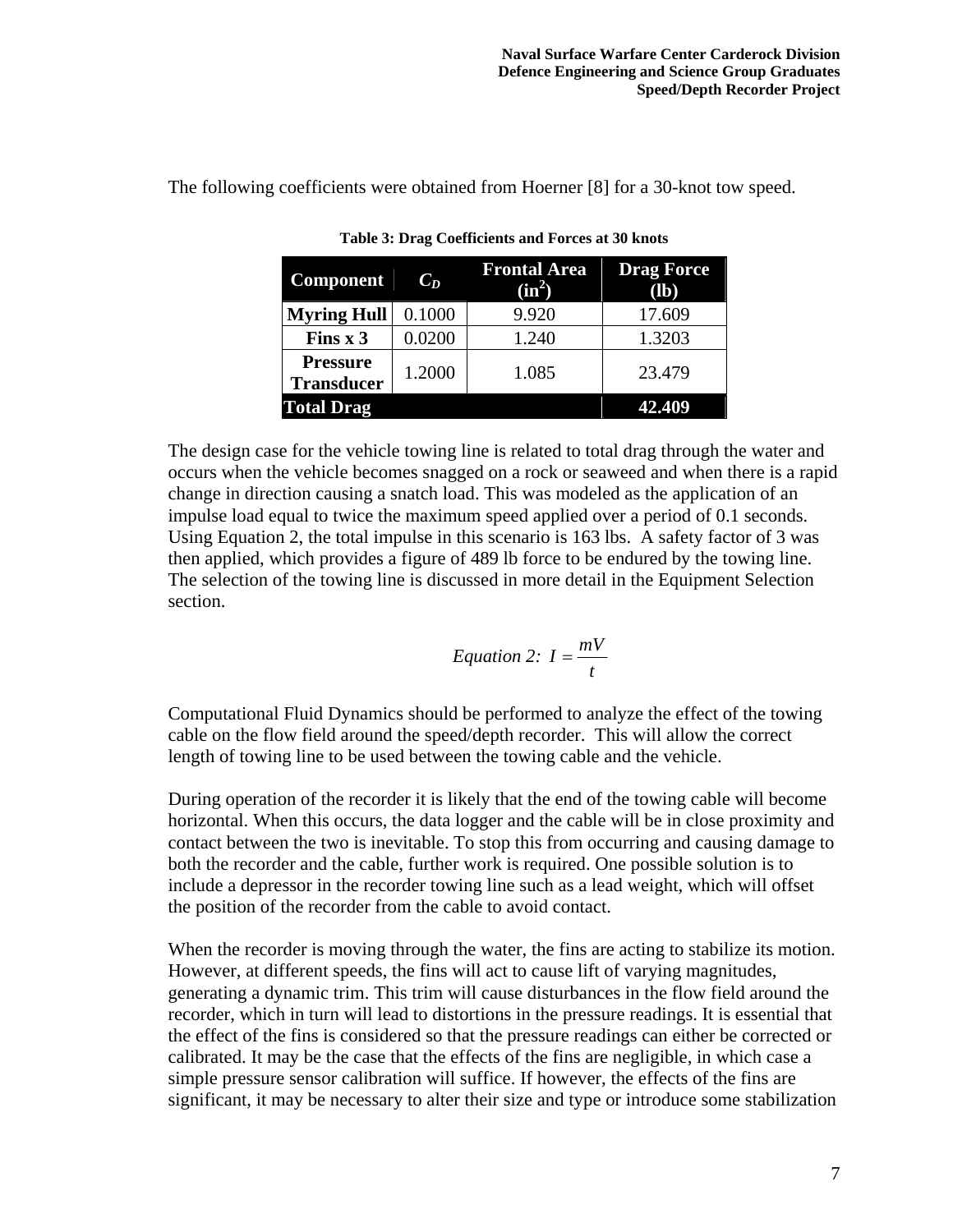system. Whatever the case, further analysis must be conducted to ascertain the fin's effects on dynamic stability of the recorder.

#### **Equipment Selection**

In order to accurately measure depth and speed, different methods of gathering data were reviewed. Depth and speed data can be obtained directly from pressure and speed transducers, but can also be indirectly measured or calculated from other sources.

Depth can directly be measured via pressure transducers, which convert the local pressure to an equivalent height of water. Alternatively, depth can be measured by the strain applied to a watertight compartment via a Wheatstone bridge strain gauge. At various depths, the hull would be compressed by differing amounts, causing a strain. After calibration, the gauge output could be set to output a corresponding depth of seawater.

Speed can be measured directly, although unlike depth it is easier to measure indirectly. Paddlewheel or propeller measurements use the movement of the paddle or propeller, which is proportional to the speed of the recorder through the water. The subsequent rotary motion is measured and converted to a velocity.

Laser Doppler Anemometers measure the time for particles in fluid to pass through a pair of laser beams, and are known to be accurate although are very expensive. Indirect methods of speed measurement are based on the pressure differential between static and stagnation pressure. The difference between the two is the dynamic pressure and from this, the vehicle's velocity can be calculated. To achieve this, a manometer or two pressure sensors are required.

Both work on the same principle and in a similar manner to measure static pressure, and stagnation pressure in the flow stream. Speed can also be measured via a load cell, located at the interface between the towing cable and the recorder. The towing force increases with speed and the output from the cell can be calibrated to calculate speed when the drag coefficient of the recorder is known.

Another technique to determine the velocity of the vehicle is to use a load cell to directly measure the drag of the body. Using Equation 1, where D is the measured drag force, the velocity of the vehicle can be determined.

In order to use this technique the drag coefficient of the vehicle must be determined prior to deployment. The process of determining the drag coefficient adds unnecessary monetary and time expenditures to the design process as well as added complexity in the structural design of the vehicle itself. Several commercially available load cells were reviewed. The load cell technique would also require a separate data logger and power, although available data loggers are expensive and do not sample at a sufficient rate.

A number of commercially available depth gauges were reviewed, although the majority required a separate recording system, which would significantly add weight, volume and complexity to the system. Most of those that were found to be self contained were expensive and had a sampling rate, which was too low for the required use. One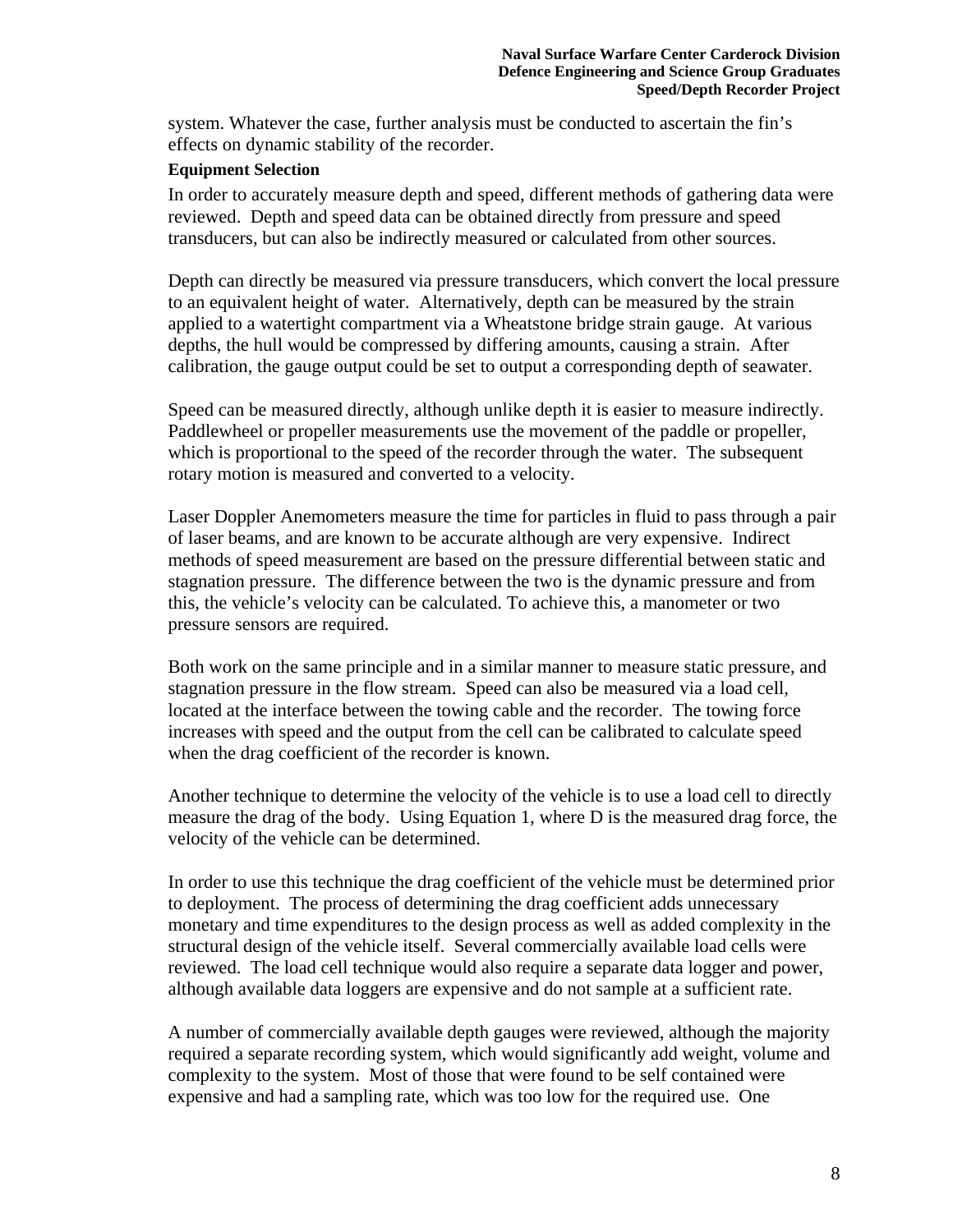combined depth transducer and recorder was found which is self contained and powered, and has a sampling rate of 6 Hz which is sufficient for the purposes of the recorder. The unit will be described further below.

The fully integrated XR-620 data logger and sensor package that was chosen is designed and manufactured by Richard Brancker Research (RBR Ltd.). The XR-620 system is capable of making all of the measurements required as well as the optional temperature and salinity measurements if the budget allows it. The logger package (Table 4) contains a plastic housing rated to over 2,400 ft as well as temperature, depth, and an additional pressure sensor to indirectly determine velocity (using the above method) as stated above. The estimated cost of this integrated package is approximately \$6,250. If salinity measurements are desired this will cost an estimated additional \$1,400. This logger is capable of taking samples at 6 Hz on all four channels for 20+ hours, depending on which memory option is chosen. This allows multiple eight hour testing sessions without the need to remove the logger from the vehicle to download the data. Standard rechargeable camera batteries power the XR-620 logger. The software provided with the data logger is compatible with MATLAB. This software allows the user to specify data collection rate and sampling start and stop times. It is also possible to set a threshold for when the logger will begin to collect data, so the logger would be in a power-conserving mode until it reaches a prescribed depth. An estimate of the battery and memory consumption is also provided. Using the software, it is also possible to calibrate the instrumentation and logger as well as synchronize the logger's clock with the computer to which it is attached. The XR-620 synchronizes with any computer running Windows 98, NT, 2000, XP or Vista via a USB connection. The software has an intuitive graphical user interface that displays the retrieved data as tables and color-coded graphs. The logger specifications, as provided by the manufacturer, are proved in Table 4. The accuracy of the instrumentation used by the XR-620 logger are provided in Table 8 [9].

| <b>Base Logger</b>    | <b>Specifications</b>                  |
|-----------------------|----------------------------------------|
| <b>Internal Power</b> | 4 - 3V CR123A cells (camera batteries) |
| Communications        | RS-232/485 cable, telemetry-USB        |
| Download Speed        | $~115,000$ samples/minute              |
| <b>Clock Accuracy</b> | $\pm 32$ seconds/year                  |
| <b>Size</b>           | 400mm x 64mm                           |
| Memory                | 8 Mb flash variable up to 2 Gb option  |
| Weight                | $1.2$ kg in air (389 g in water)       |
| Calibration           | NIST traceable standards               |
| <b>Sampling Rate</b>  | Variable up to 6 Hz                    |
| Depth Rating          | 740m                                   |

|  |  |  | Table 4: RBR XR-620 Logger Specifications |
|--|--|--|-------------------------------------------|
|  |  |  |                                           |

The design criteria state that the vehicle must mount to multiple cable diameters and types and needs a universal clamp design. The team located a towing cable clamp manufactured by Shark Marine. Their product currently adapts to cables up to ½ in. diameters. Shark Marine stated that they could produce a clamp that will meet the design team's design specification of cables up to 1.5 in. diameter [10]. This clamp was found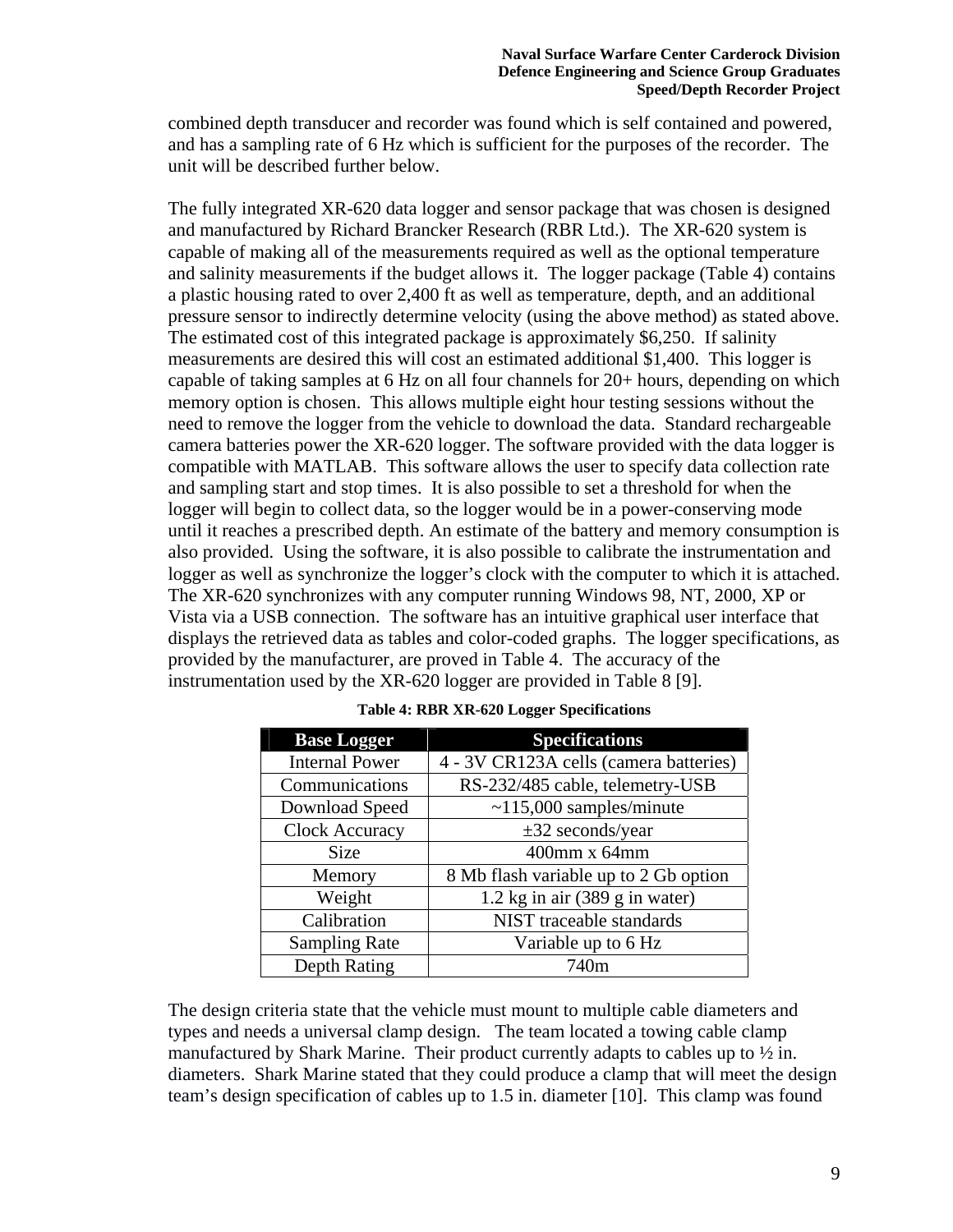to be the best option and is shown in Figure 4. This clamp is simple but effective and provides a means to quickly adjust to the cable diameter. It securely holds the cable by a specially designed jaw, with no damage to the cable. It is assumed this cable clamp design will be sufficient, however further information on the yield strength of the various tow cables is needed to validate this assumption.



**Figure 4: Towing Cable Clamp**

After evaluating various ropes and wires, the design team determined that the best method of attaching the vehicle to the towing cable clamp is through the use of 500 lb test nylon fishing line. The strength of the fishing line exceeds the maximum calculated impulse load. In addition to the fishing line, a swivel will be used as the link between the towing cable clamp and the vehicle. The purpose of the swivel is to reduce the amount of coiling in the towline.

#### **Systems Integration**

The assembly of the vehicle was kept as simple as possible. The vehicle separates into two halves where the tail cone begins, as shown in Figure 5. These two halves will be bolted together using standard bolts and heli-coil screw thread inserts. The number of attachment points has yet to be determined. The fins and nose cone will be jointed using pins and epoxy. Holes will be drilled in a yet to be determined number and pattern and aluminum rod will be used as pins to add structural integrity to the epoxy bond. The foam will be simply inserted and held in place by friction and the vehicle itself. This allows the foam to be removed for easy cleaning, replacement and logger retrieval.



**Figure 5: Location of Separation Point**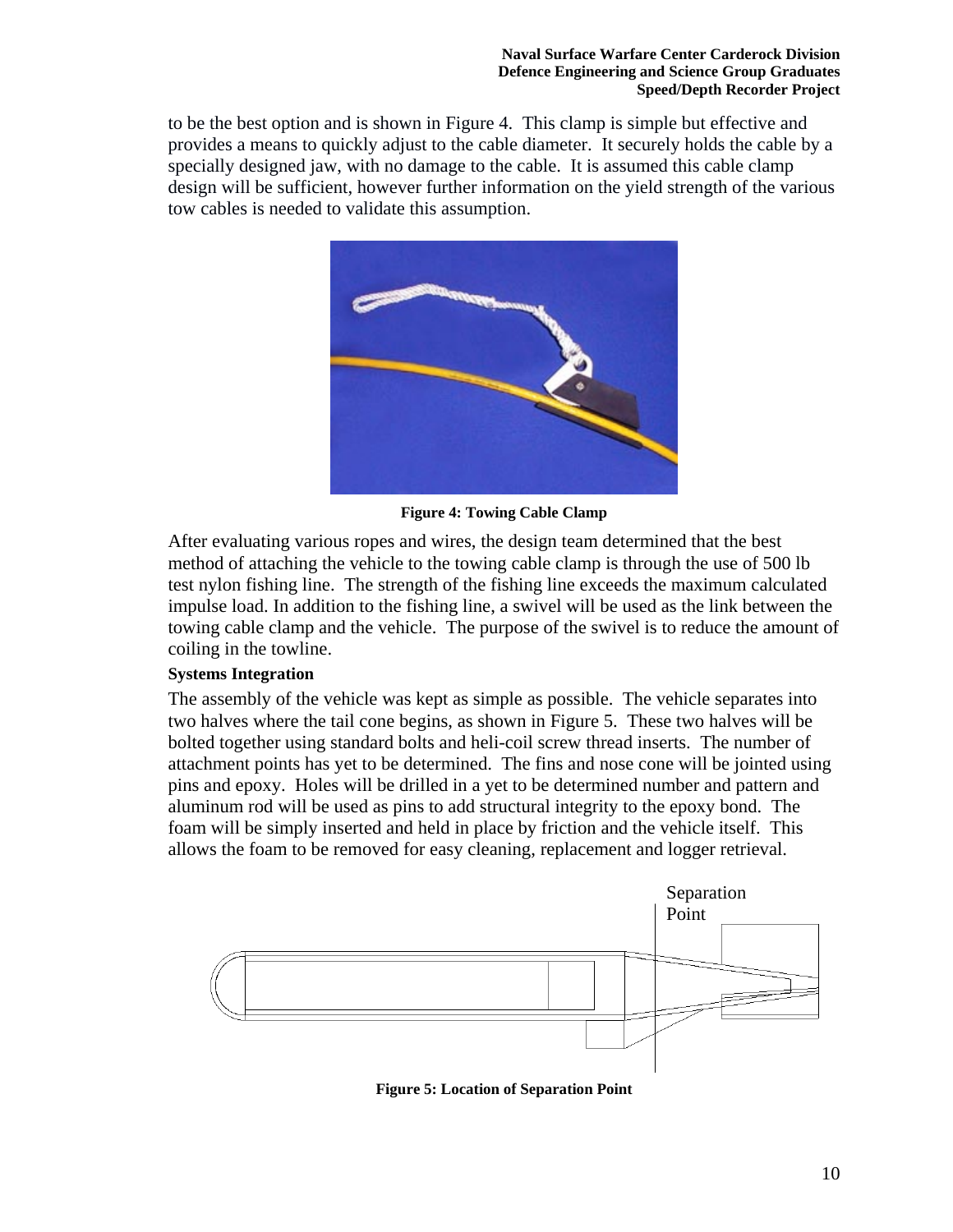To provide a location for the static pressure sensor, a flooded compartment was required, and it was decided that this compartment would be as small as possible to minimize any loss in buoyancy. The area adjacent to the data logger was chosen as the location for flooding as it also allows easy access to the end of the data logger for data transfer. The compartment has a diameter of 2.52 in. and extends 2.36 in. aft. Multiple holes are needed throughout the vehicle to allow water and air to quickly escape. This will allow uniform flooding with minimal air pockets.

As stated above, in order to determine the velocity of the vehicle total pressure as well as the static pressure of the flow must be measured. Then, using Equation 3, the velocity can be determined.

$$
Equation 3: V^2 = \frac{2(P_o - P_s)}{\rho}
$$

The static pressure,  $P_s$ , is provided by the depth sensor while the stagnation pressure,  $P_o$ , needs to be measured by an externally mounted pressure sensor that is exposed to the free stream flow around the vehicle. This external sensor will be mounted towards the aft of the vehicle as show in Figure 4. The placement of the sensor is such that it does not interfere with the rear stabilization fins. The sensor is also mounted on the bottom of the vehicle thus providing roll stability via the pendulum effect. The longitudinal positioning of the sensor is due to the fact that the instruments connect to the RBR Ltd. XR-620 only at one end, which is positioned facing aft. The pressure sensor location may be moved forward depending on cable and connector management needs.



**Figure 6: Location of Pressure Sensors**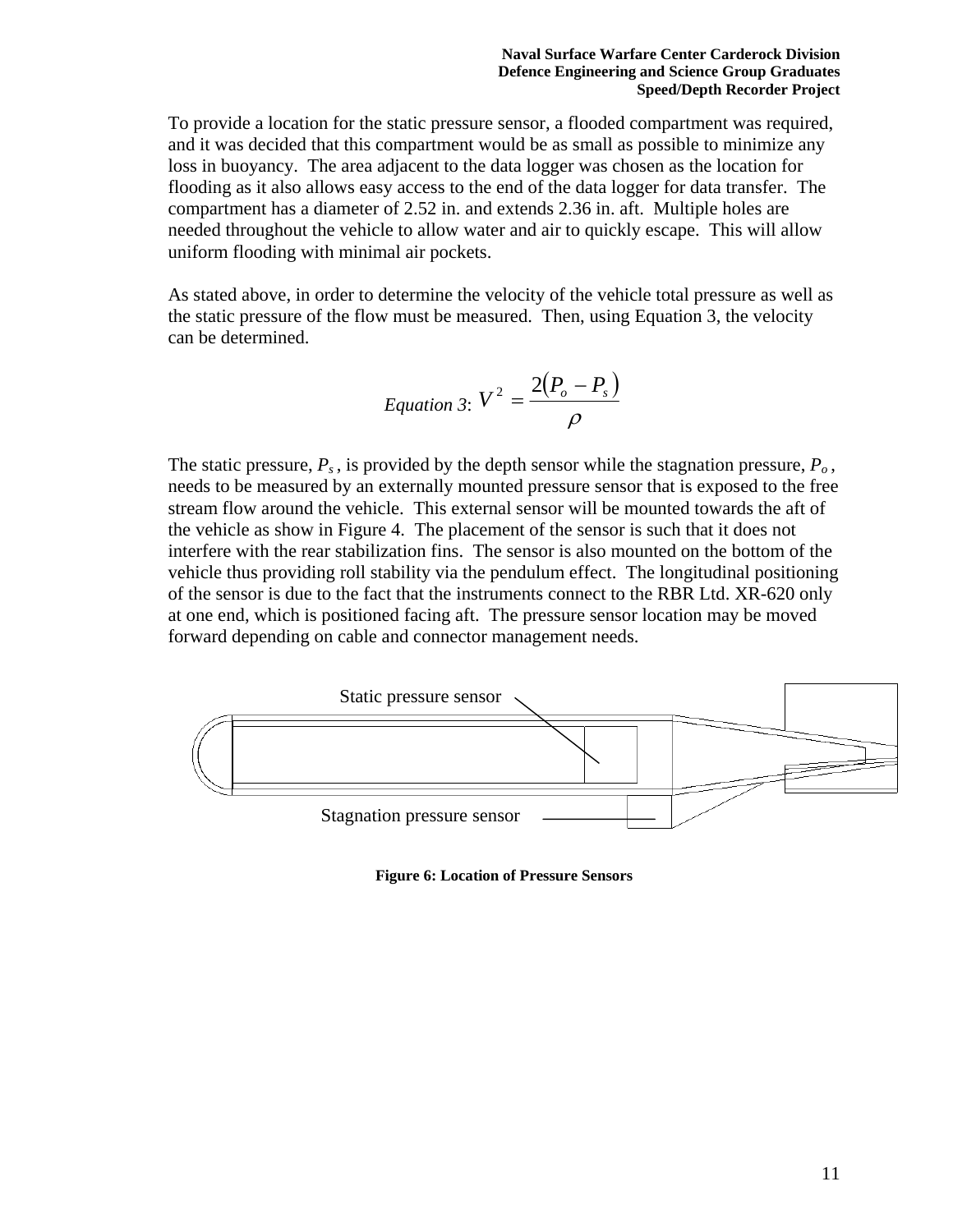## **Section 3 – Conclusion**

### **Project Summary**

The vehicle contains an integrated stand-alone data logger and uses a combination of foam and free-flooded compartments to remain neutrally buoyant. To improve flexibility, significant attempts to reduce systems complexity were made. The feasibility of this final design is demonstrated in the critical areas of depth and speed sensors, power, cable clamp, and data collection. The fabrication cost estimate shows a cost of \$8,200 per unit [\(Appendix B: Cost Engineering](#page-23-0)).

## **Recommendations for Future Work**

The design team concluded that the concept is feasible. Although several risk areas have been identified, additional efforts in the following areas should provide a successful design:

- Computational Fluid Dynamics Analysis,
- Optimize Centers of Buoyancy and Weight,
- Detail Casing Fastener Design,
- Material Trade-Offs,
- Foam Placement,
- Dimensions and Placement of Fins.
- Placement of Dynamic Pressure Sensor,
- Yield Strength of Tow Cable,
- Stop Cable/Recorder Contact, and
- Dynamic Effect of Fins.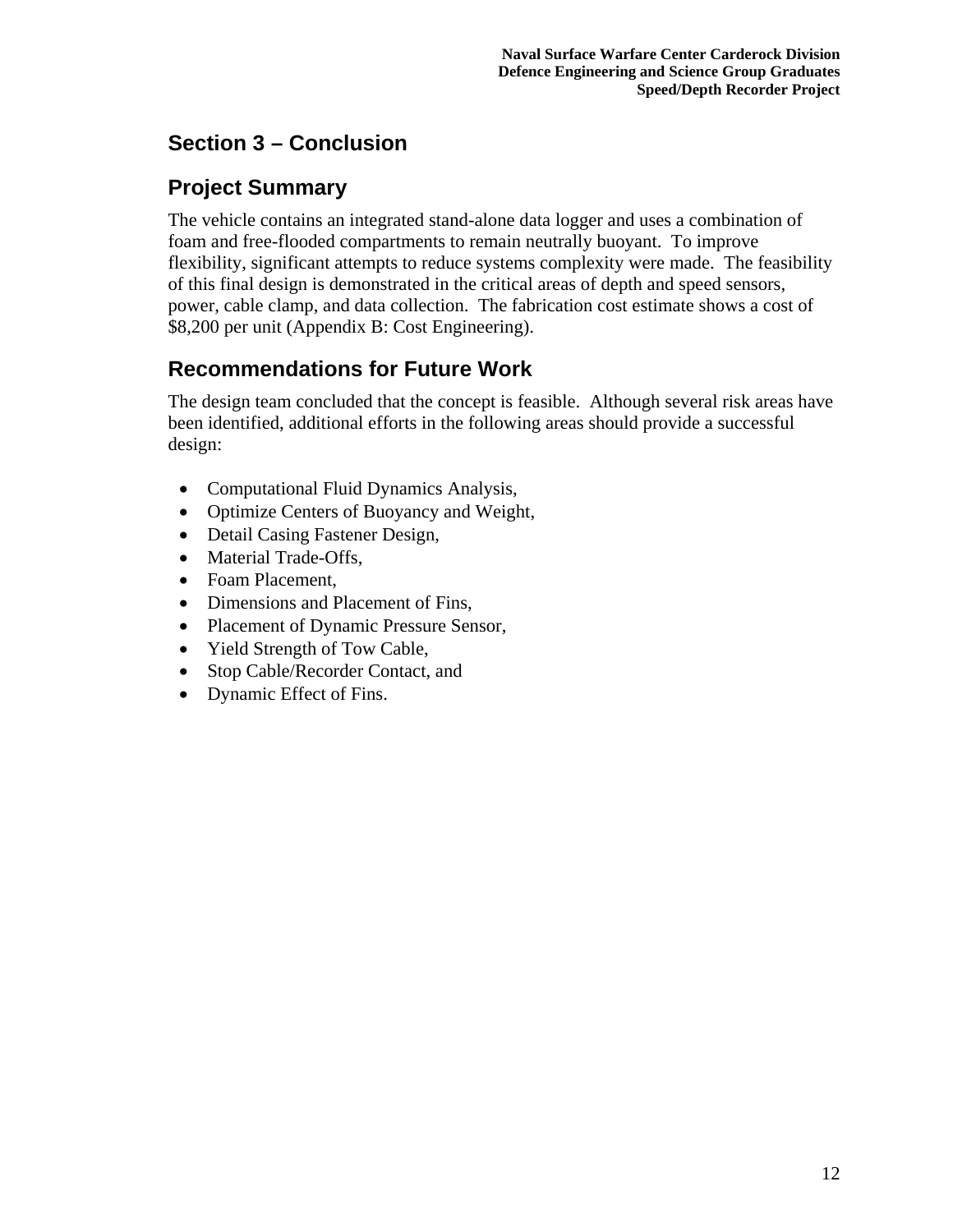## **References**

1. Aetna Plastics Corp., Industrial Plastics and Process Systems, Online. Internet. December 2007, <http://www.aetnaplastics.com/>.

2. Automation Creations Inc., MatWeb – Material Property Data, Online. Internet. December 2007, <http://www.matweb.com/>.

3. BHP Tackle, Hollow Spectra, Online. Internet. December 2007, <http://www.bhptackle.com/home.php?cat=2>.

4. Cabela's, Cabela's-Worlds Foremost Outfitter, Online. Internet. December 2007, <http://www.cabelas.com/>.

5. Calvert, JR, RA Farrar. An Engineering Data Book, New York, NY: Palgrave, 1999.

6. Cast Nylons Ltd., Specialty Products, Online. Internet. December 2007, < http://www.castnylon.com/specialty.html >.

7. Engineered Syntactic Systems, Deep Water Syntactic Foam, Online. Internet. December 2007, <http://www.esyntactic.com/dwf.htm>.

8. Hoerner, Sighard F., Fluid Dynamic Drag, Published by author, 1965.

9. Richard Brancker Research, RBR Ltd, Online. Internet. December 2007, <http://www.rbr-global.com/>.

10. Shark Marine Technologies Inc., Side-scan Sonar – Accessories, Online. Internet. December 2007, <http://www.sharkmarine.com/sonar.htm>.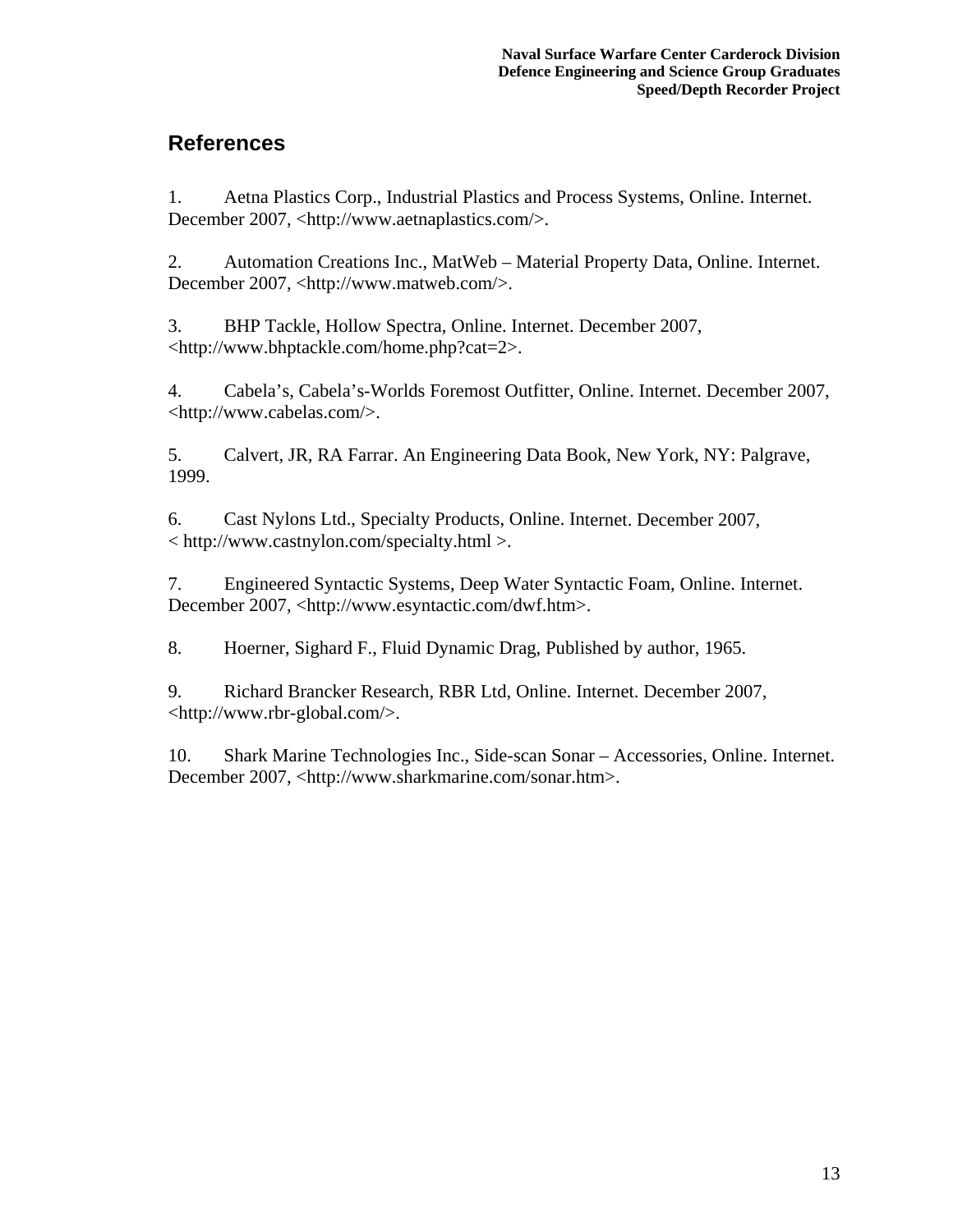## <span id="page-18-0"></span>**Appendix A: Calculations**

### **A-1 Material Weight Breakdown**

| <b>Property</b>               | <b>Value</b>                        |
|-------------------------------|-------------------------------------|
| hemisphere OD                 | 3.5000 in                           |
| wall thickness                | $0.2500$ in                         |
| hemisphere ID                 | 3.0000 in                           |
| hemisphere volume             | $4.156$ in <sup>3</sup>             |
| tube OD                       | 3.5000 in                           |
| wall thickness                | $0.2500$ in                         |
| tube ID                       | 3.0000 in                           |
| tube length                   | 20.0000 in                          |
| tube volume                   | $\overline{51.051}$ in <sup>3</sup> |
| logger volume                 | $78.5254 \text{ in}^3$              |
| flooded volume                | $16.6974 \text{ in}^3$              |
| cone OD                       | 3.5000 in                           |
| wall thickness                | $0.2500$ in                         |
| cone ID                       | 3.0000 in                           |
| cone length                   | 10.0000 in                          |
| cone volume                   | $8.5085 \text{ in}^3$               |
| fin length                    | 3.1500 in                           |
| fin height                    | 2.0000 in                           |
| fin thickness                 | $0.2000$ in                         |
| total fin volume              | 3.7800 in <sup>3</sup>              |
| cover length                  | 2.4000 in                           |
| cover height                  | 4.7500 in                           |
| cover thickness               | $0.1000$ in                         |
| cover volume                  | $1.1400 \text{ in}^3$               |
| Logger Weight                 | 0.8378 lbs                          |
| <b>Total Enclosed Volume</b>  | $\frac{168.096 \text{ in}^3}{ }$    |
| <b>Total Nycast Volume</b>    | 68.6354 in <sup>3</sup>             |
| Foam Volume Available         | 83.4068 in <sup>3</sup>             |
| Foam Weight Available         | 1.14504 lb                          |
| <b>Total Nycast 12 Weight</b> | 3.4940 lb                           |

**Table 5: Weight Calculations** 

## **A-2 Hydrostatic Analysis**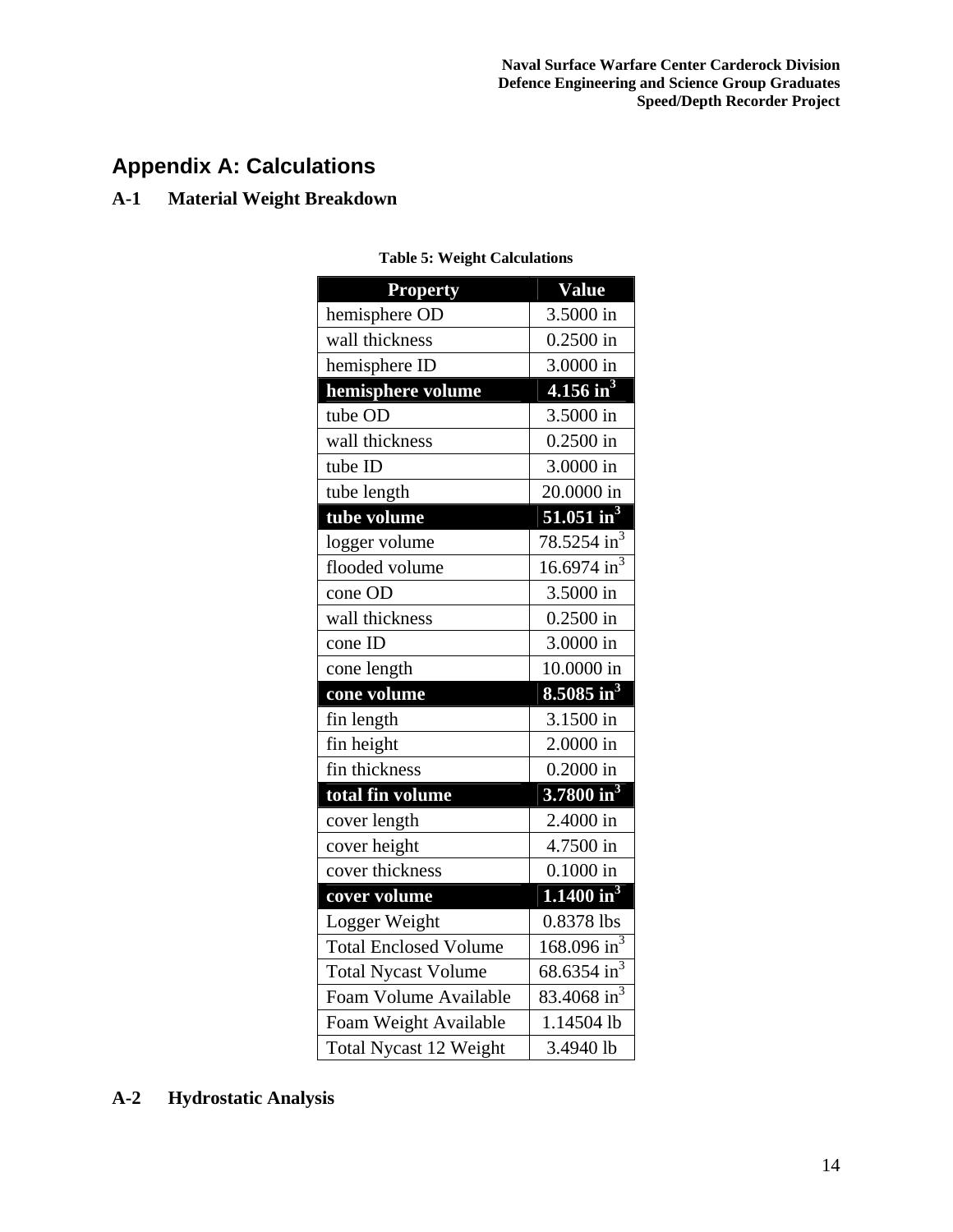All centers of force are taken from the most forward point of the nose cone.

| <b>Element</b>               | <b>Center of</b><br>Volume<br>(in.) | <b>Buoyancy</b><br>$(lbs)$ | <b>Buoyancy</b><br><b>Moment</b> (ft<br>$\mathbf{lbs}$ | <b>Center of</b><br>Mass (in.) | Weight<br>$(lbs)$ | Weight<br><b>Moment</b> (ft<br>$\mathbf{lbs}$ |
|------------------------------|-------------------------------------|----------------------------|--------------------------------------------------------|--------------------------------|-------------------|-----------------------------------------------|
| Casing                       | 15.591                              | 2.89554                    | 33.2930                                                | 15.8779                        | 3.17782           | 37.21217                                      |
| Logger                       | 9.646                               | 2.82277                    | 20.0802                                                | 9.646                          | 0.85786           | 6.10251                                       |
| Foam                         | 15.394                              | 3.13151                    | 35.5515                                                | 12.795                         | 1.20250           | 11.34738                                      |
| <b>Sensor</b>                | 20.472                              | 0.01184                    | 0.1788                                                 | 20.472                         | 0.11026           | 1.66482                                       |
| $Misc. +$<br><b>Ballast*</b> |                                     |                            |                                                        |                                | 3.513             |                                               |
| <b>Overall</b>               | 15.276                              | 8.86166                    | 89.1035                                                | 14.698                         | 8.86166           | 56.32687                                      |

### **Table 6: Weight and Buoyancy Calculations**

\*This category is intended to balance the vehicle's pitch and buoyancy and was added after the calculation below.

| Center of Buoyancy        | 10.05494 |
|---------------------------|----------|
| <b>Center of Mass</b>     | 10.53146 |
| <b>Centers Difference</b> | 0.47651  |
| Difference in Forces      | 3.51322  |
| Difference in Moments     | 32.77664 |
| <b>Required Force</b>     | 2.5404   |
| <b>Required Mass</b>      | 0.259    |

#### **Table 7: Mass Balance Calculations**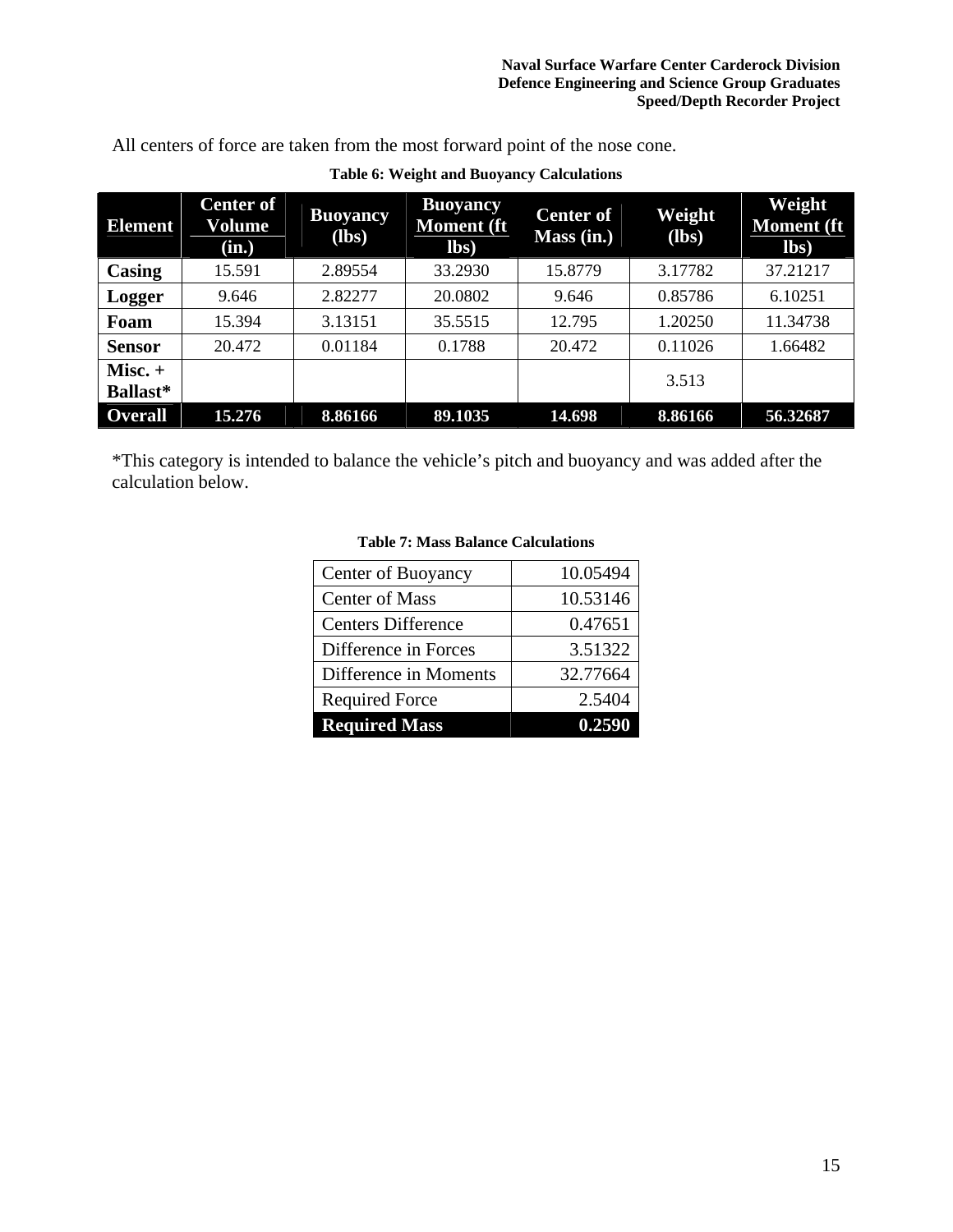### **A-3 Instrumentation Specifications**

| <b>Temperaure</b>     |                                                    |  |
|-----------------------|----------------------------------------------------|--|
| Range                 | -5 $\mathrm{^{\circ}C}$ to 35 $\mathrm{^{\circ}C}$ |  |
| Accuracy              | $\pm 0.002$ °C                                     |  |
| Resolution            | $< 0.00005$ °C                                     |  |
| <b>Time Constant</b>  | $\sim$ 3 s (standard), optional $\sim$ 0.1 sec     |  |
| Drift                 | $< 0.002$ °C/year                                  |  |
| <b>Depth/Pressure</b> |                                                    |  |
| Range                 | Variable from $10 - 8,500$ m                       |  |
| Accuracy              | $\pm$ 0.05% full scale                             |  |
| Resolution            | $< 0.001\%$ full scale                             |  |
| <b>Time Constant</b>  | $< 10$ ms                                          |  |
| Conductivity          |                                                    |  |
| Range                 | User specified                                     |  |
| Accuracy              | $\pm 0.003$ mS/cm at 35psu 15°                     |  |
| Resolution            | Up to 0.0001 mS/cm0~0.001 mS/cm/ $^{\circ}$        |  |
| Time Constant         | $\sim 0.1$ sec depending on flow rate              |  |

#### **Table 8: XR-620 Specifications [9]**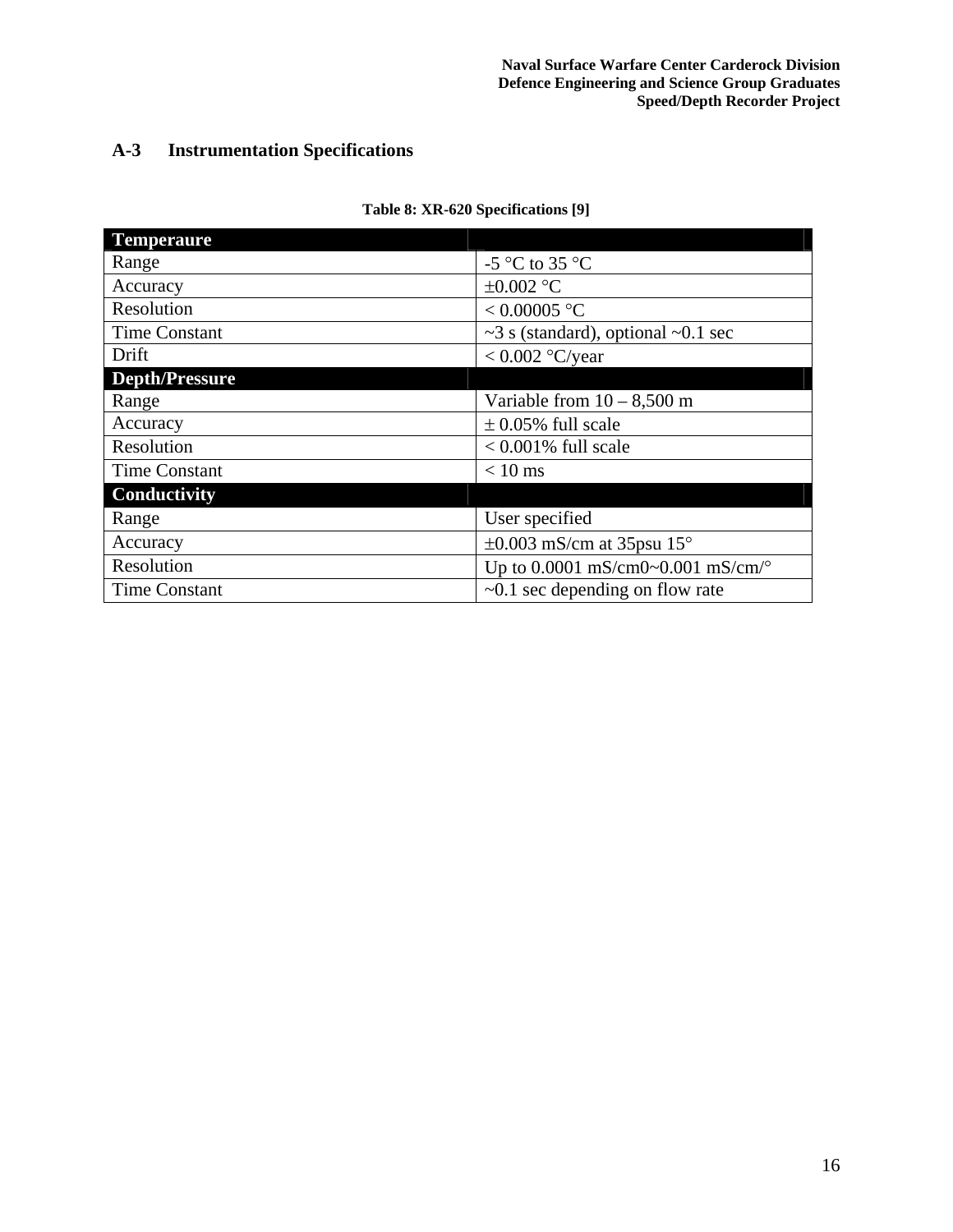**Naval Surface Warfare Center Carderock Division Defence Engineering and Science Group Graduates Speed/Depth Recorder Project** 

### **A-4 Vehicle Dimensions**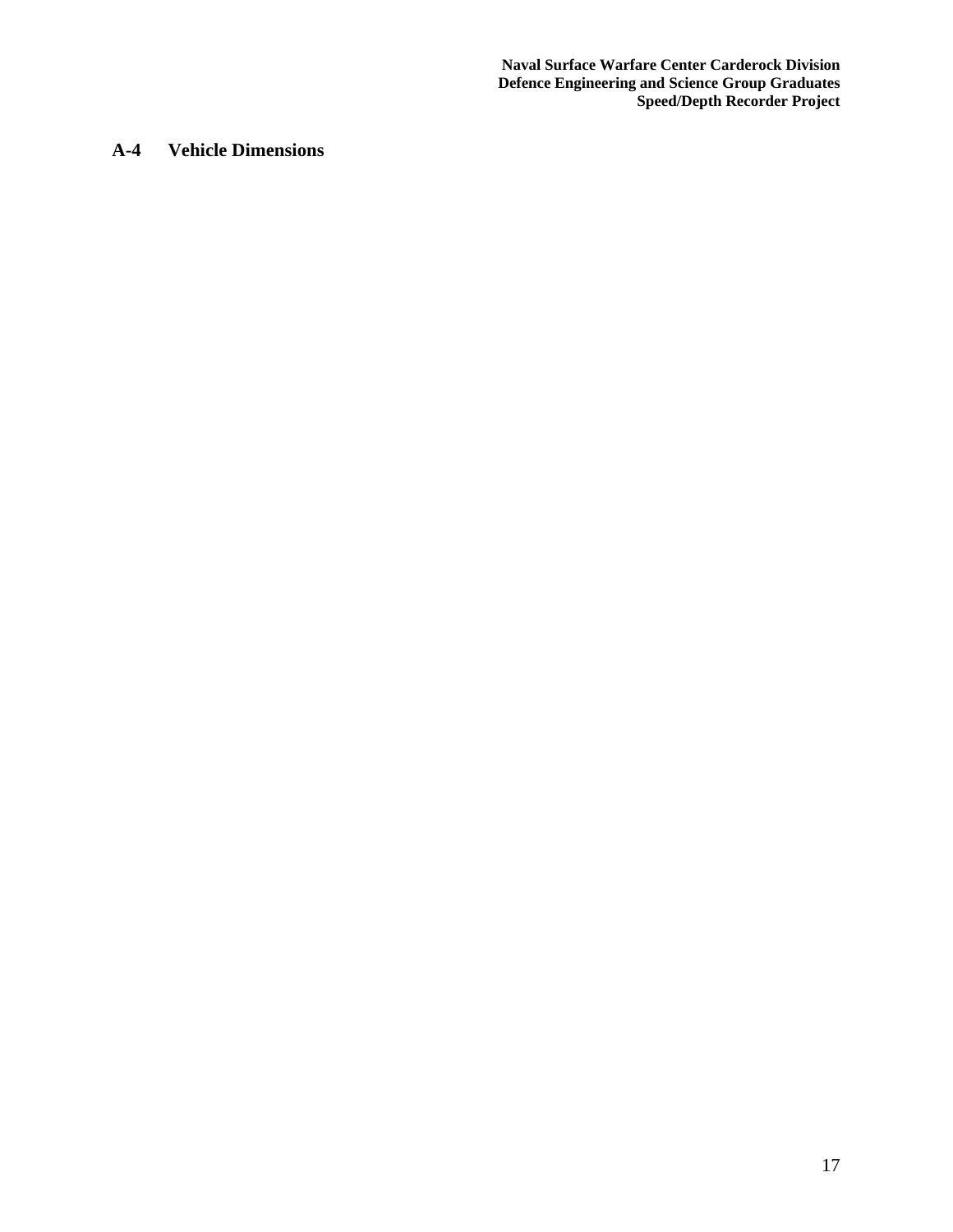**Naval Surface Warfare Center Carderock Division Defence Engineering and Science Group Graduates Speed/Depth Recorder Project** 



**Figure 7: Vehicle Dimensions**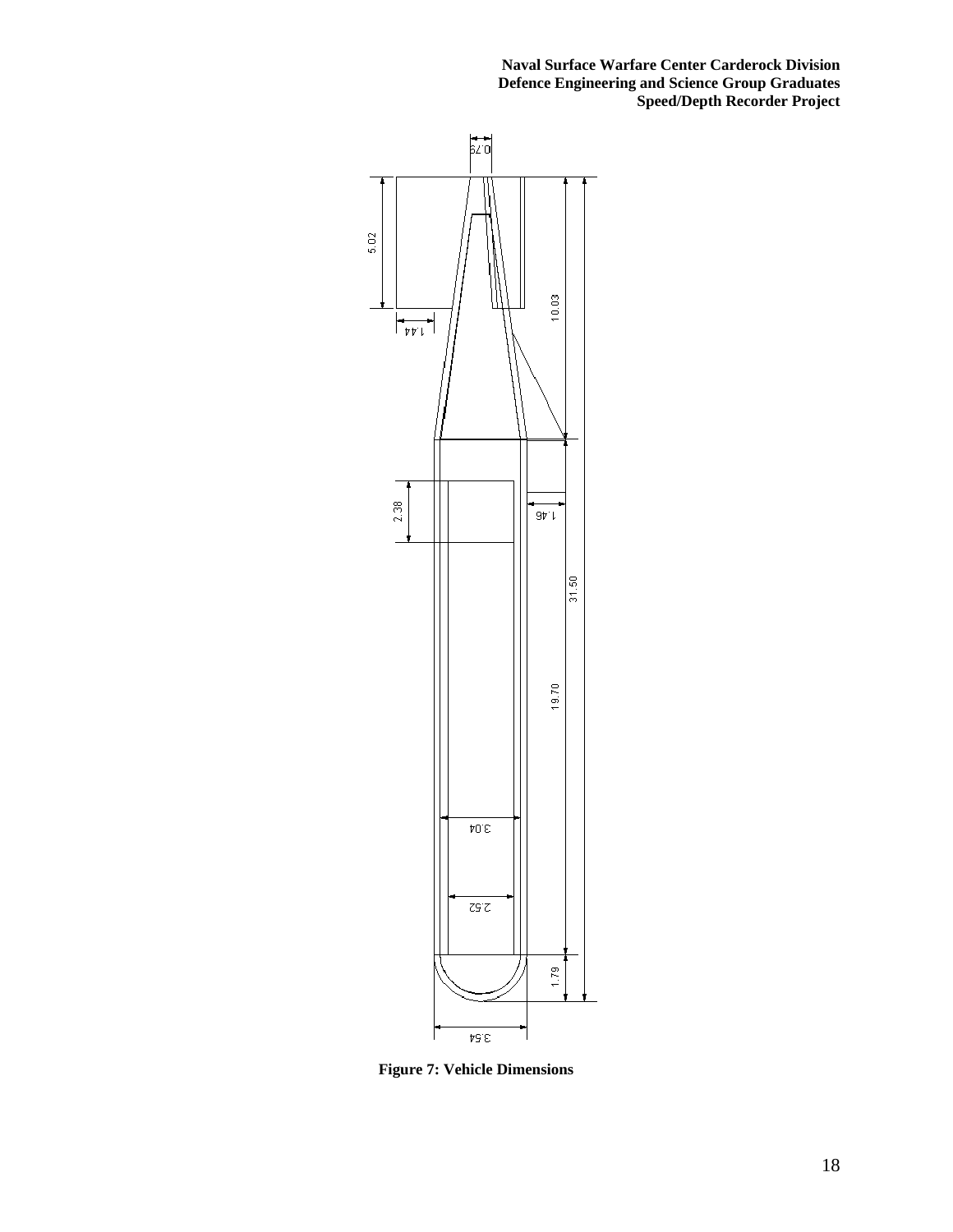<span id="page-23-0"></span>

| <b>Description</b>                        | Part No.  | <b>Company</b>                            | <b>Price</b> | <b>Notes</b>                                 |
|-------------------------------------------|-----------|-------------------------------------------|--------------|----------------------------------------------|
| Data<br>Logger                            | XR-620    | <b>RBR</b>                                | \$6,260.00   | 3% discount if 10 or more are ordered        |
| Nycast 12<br>rod                          |           | Aetna<br>Plastics                         | \$197.68     | 1 ft or 2 ft lengths; four-week lead<br>time |
| Nycast 12<br>round tube                   |           | Aetna<br>Plastics                         | \$329.50     | \$197.68 per ft                              |
| Foam                                      | $MZ-24$   | Engineered<br>Syntactic<br><b>Systems</b> | \$30.00      | \$600 per cubic ft                           |
| Cable<br>Clamp                            |           | <b>Shark Marine</b>                       | \$95.00      | Will customize per our specifications        |
| <b>SPRO</b><br>Heavy<br>Swivels           | IJ-117349 | Cabela's                                  | \$1.74       | 560 lb test; \$8.69 per 5                    |
| Jerry Brown<br>500lb<br>Hollow<br>Spectra | HS075Y500 | <b>BHP</b> Tackle                         | \$.37        | 75 yds for \$27.50                           |
| Hardware                                  |           |                                           | \$20.00      | Heli-Coils and Fasteners                     |
| Labor<br>Estimate                         |           |                                           | \$1,280.00   | 16 hours at \$80 per hour                    |
| <b>Total price</b>                        |           |                                           | \$8,214.29   |                                              |

**Table 9: Cost Estimate** 

## **Appendix B: Cost Engineering**